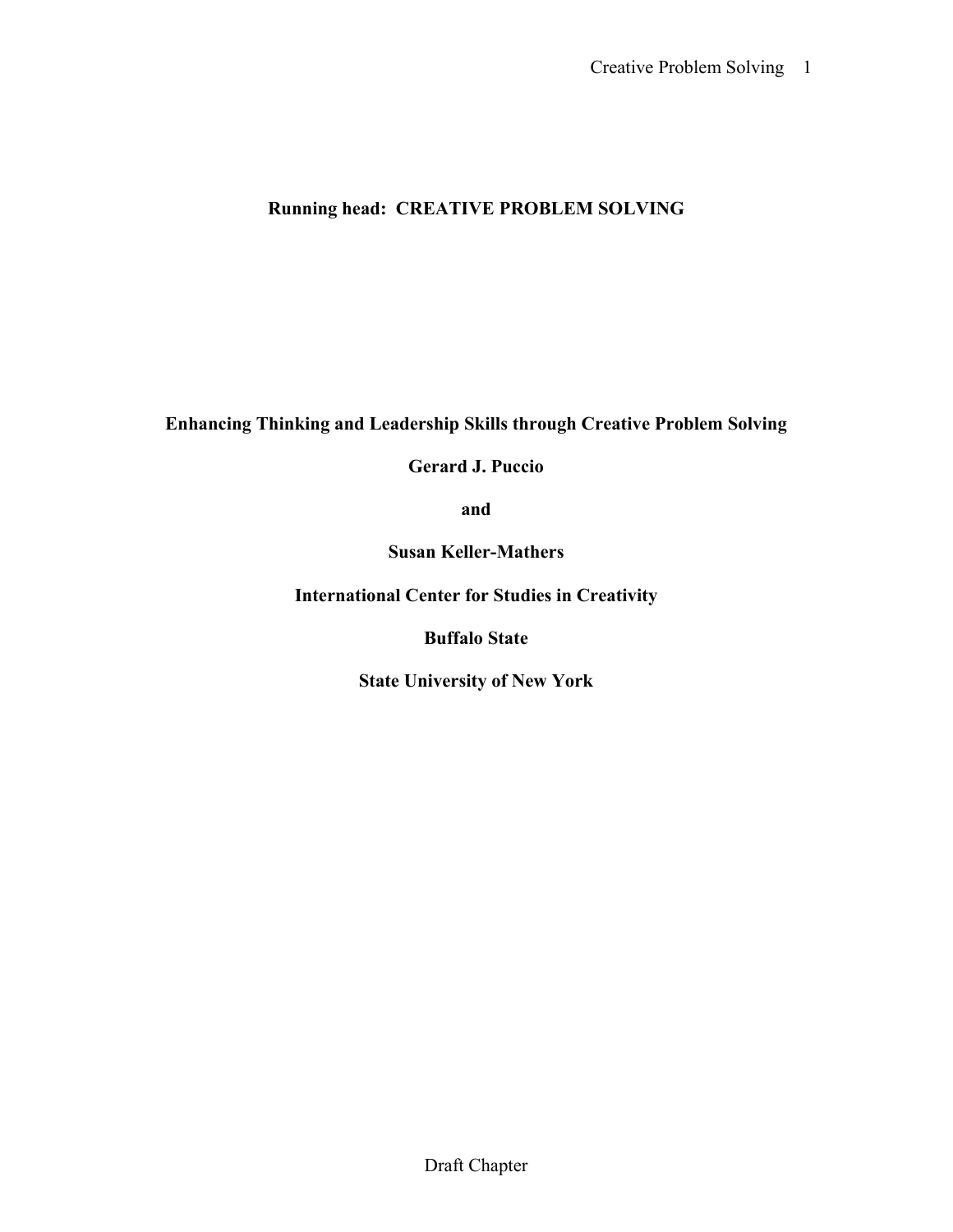## **Enhancing Thinking and Leadership Skills through Creative Problem Solving**

## **Introduction: The Need for Creative Thinking**

In 1953 Alex Osborn published his groundbreaking book *Applied Imagination: Principles and Procedures of Creative Problem-Solving*. In this book Osborn introduced the Creative Problem Solving (CPS) and through this creative process model he outlined a set of principles and procedures that could be used to deliberately facilitate creative thinking. Certainly the most well known procedure described in this book is the creative thinking tool Brainstorming.

Osborn's book was truly radical for its day. Its main argument departed significantly from standard views of creativity; the belief held by many that creativity could not be systematically nurtured or drawn out–rather it is a gift that emanates from an unknown source. As noted by Sternberg and Lubart (1999):

Perhaps the earliest accounts of creativity were based on divine intervention. The creative person was seen as an empty vessel that a divine being would fill with inspiration. The individual would then pour out the inspired ideas, forming an otherworldly product. (p. 5)

The main message of Osborn's book was that creative thinking could be developed, that people, through practice, could deliberately improve their creative thinking skills. Furthermore, Osborn democratized creativity. Contrary to the popular belief that only certain people possessed the innate talent to be creative, Osborn argued that creative potential was universal. Osborn (1963) suggested:

Scientific tests for aptitudes have revealed the relative universality of creative potential. The Human Engineering Laboratories analyzed the talents of large groups of rank-and-file *mechanics* and found that two-thirds of these rated *above*  average in creative capacity. An analysis of almost all the psychological tests ever made points to the conclusion that creative talent is normally distributed–that *all* of us possess this talent to a lesser or greater degree–and that our creative efficacy varies more in ratio to our output of mental energy that in ratio to our inborn talent. (p. 15)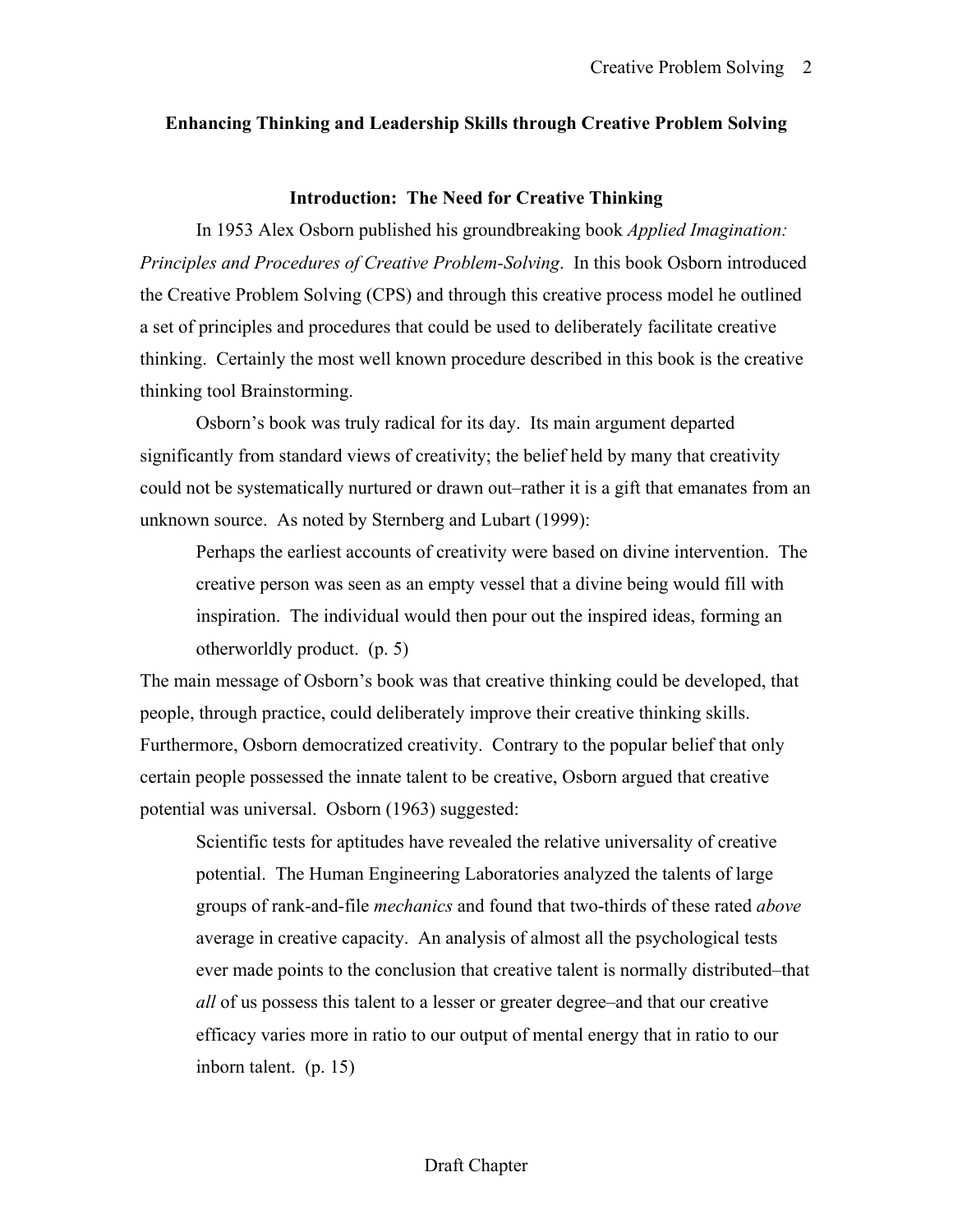What compelled this advertising man to write a book that promoted the view that creativity could be developed? As a businessman Osborn saw the critical value of creative thinking; how the application of creative thought in the workplace could result in finding ways to reduce costs, improve safety, and drive profits. On a broader scale Osborn recognized the need for creative thinking for community, domestic and international challenges. In short, Osborn wanted to uplift people's capacity to creatively respond to complex challenges. From this recognition grew a dream to have an impact on the educational system. To provide educators, at all levels, with the means to nurture the creative talents of their students so they could become contributing members of society, to be in a better position to actively bring their creative talents to bear at work, in their communities, and on national and international challenges.

The first edition of Osborn's book was published more than 50 years ago and it would seem that the same factors that necessitated the need for creative thinking then are even more present in our world today. In the face of global competition companies now pay great attention to the need for innovation. Organizations scramble to find new products and services they can get to the market place. And it is widely accepted that the wellspring for organizational innovation is the creative capacity of an organizations' employees. As Amabile, Burnside and Gryskiewicz (1999) suggested, "Creativity is the crucial 'front-end' of the innovation process; before innovation can happen, the creative ideas must be generated by individuals and teams so that they can be successfully implemented" (p. 1). And on a broader scale economist Florida (2002) argued that, "Human creativity is the ultimate economic resource. The ability to come up with new ideas and better ways of doing things is ultimately what raises productivity and thus living standards" (p. xiii). But we would argue that creativity is not just about driving the economic engine of our societies, it has great value in our daily lives. As Guilford (1968a) offered "To live is to have problems and to solve problems is to grow creatively" (p. 12). As humans we contend with an ever-increasing amount of change. Our lives are filled with more choices, more information, more novelty and greater levels of complexity. For these reasons we have argued elsewhere that creative thinking is an essential life skill (Puccio & Murdock, 2001).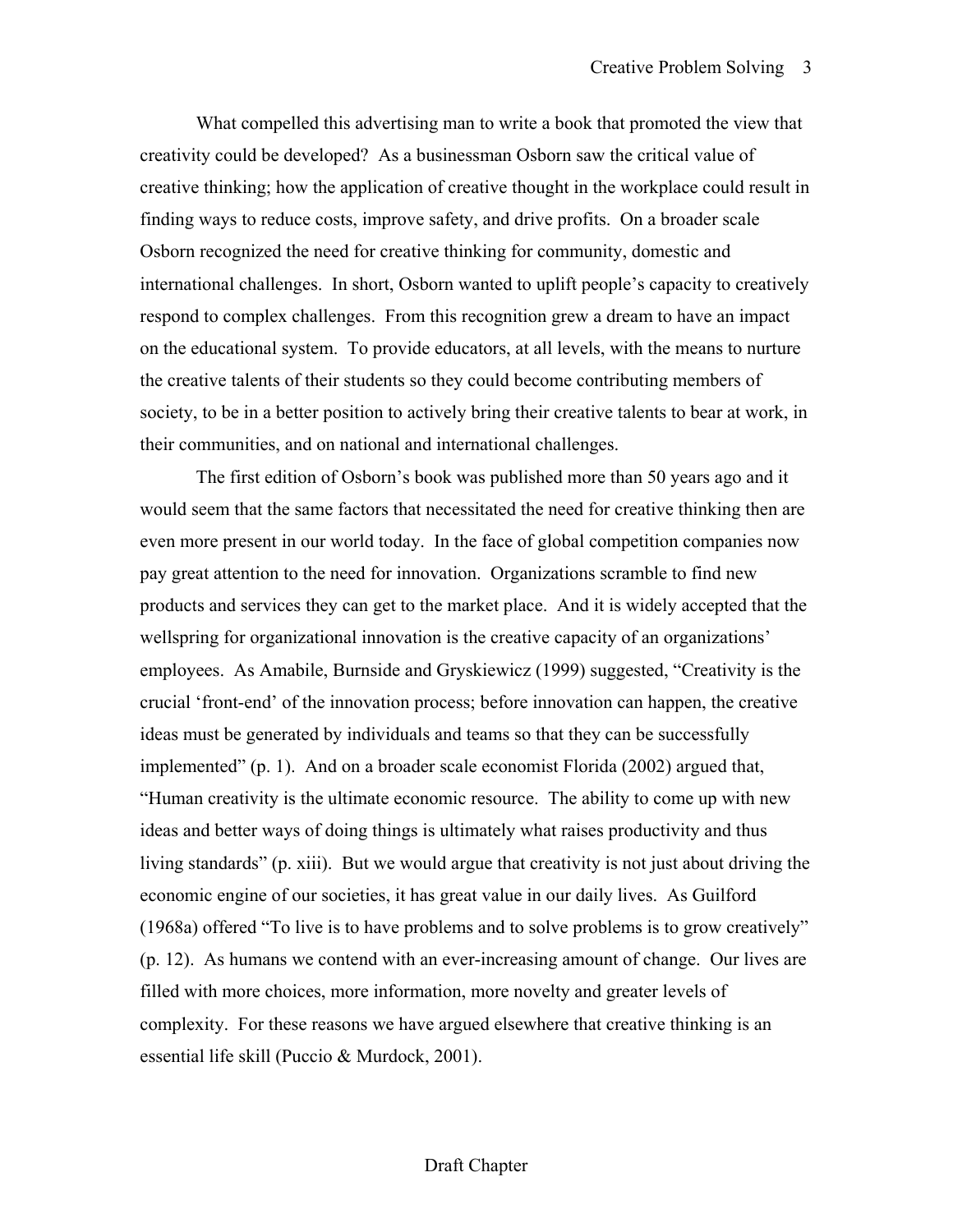If so many agree that the capacity to think creatively is critical in both our professional and personal lives, we need to then ask ourselves how well do our educational systems develop this important skill in students? Do our current educational systems and practices do a significantly better job in developing creative thinking than the systems and practices in place when Osborn wrote his book more than 50 years ago? How well do we as educators arm our students with the kinds of skills that will enable them to be successful in an increasingly complex world? Certainly one clear advancement has been the creation of processes and methodologies that can be used deliberately to nurture the creative talents of individuals. Since Osborn's introduction of CPS in *Applied Imagination* this creative process model has undergone both ongoing research and development. In regard to research, CPS has been shown to be one of the most effective methods for enhancing creativity skills (Scott, Leritz & Mumford, 2004). In terms of the model itself, insights gained through research and practice, both inside and outside the classroom, have been used to continuously refine the model. In this chapter we present the latest version of the CPS model and discuss implications for the use of CPS in schools.

## **Creative Problem Solving: The Thinking Skills Model**

Since its introduction in 1953 the CPS model has undergone numerous changes. For a review of the various versions of CPS see Puccio, Murdock and Mance (2005), as well as Isaksen and Treffinger (2004). We refer to our present view of CPS as the Thinking Skills Model, as our goal has been to articulate what we believe are the various kinds of thinking skills that are called upon while engaged in this deliberate creative process. The current graphic model of CPS is shown in Figure 1. We will briefly describe this model and the associated skills. For a more elaborate description see Puccio, Murdock and Mance (2005, 2006).

> Insert Figure 1 about here Figure 1: Creative Problem Solving: The Thinking Skills Model

 $\frac{1}{2}$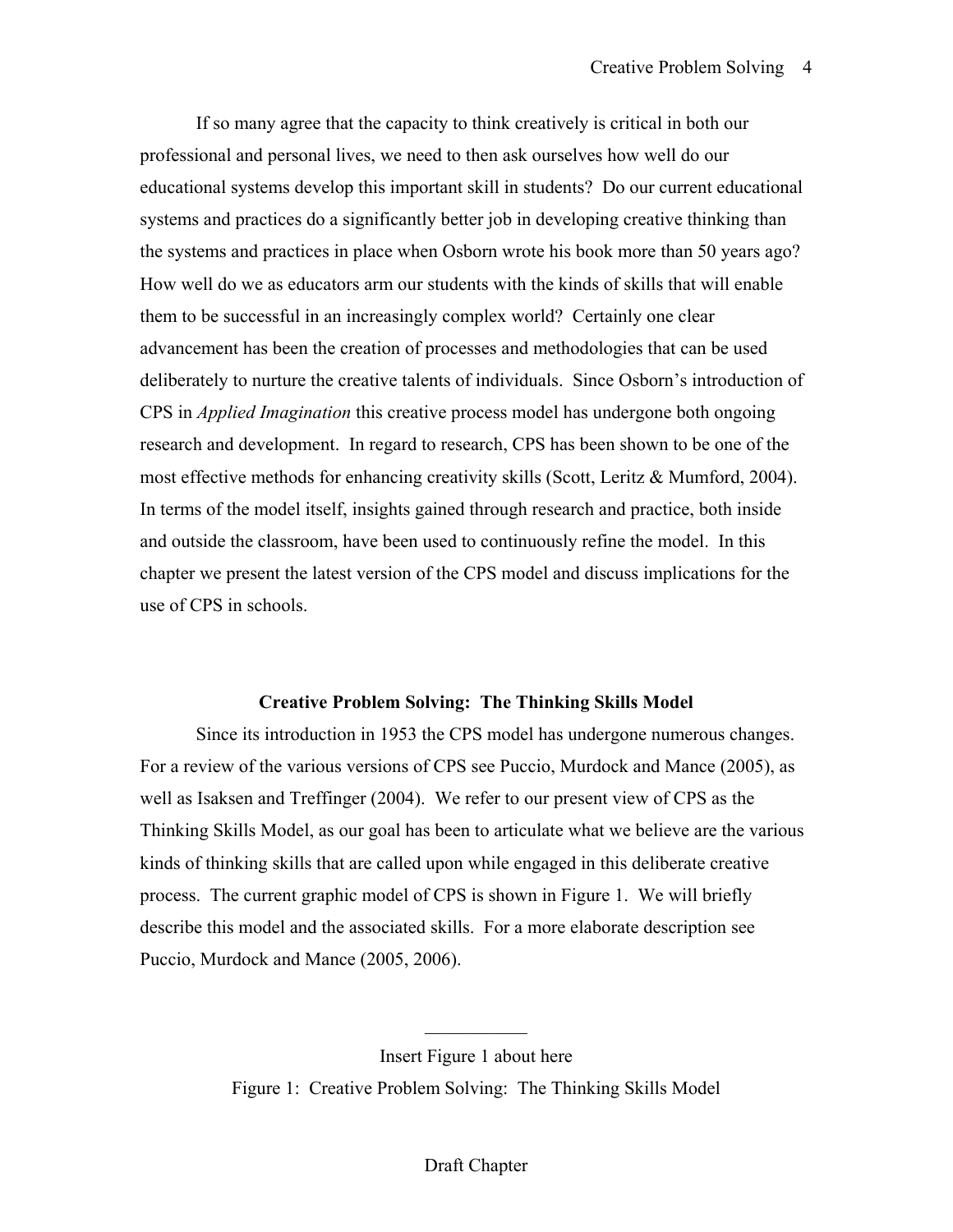Before describing the specific elements with the CPS process, we will first define each word in the three-letter acronym 'CPS' (Puccio, Murdock & Mance, 2006). By *creative* we mean the production of novel ideas that serve some purpose or offer some value. By *problem* we mean the discrepancy between what you have and what you want. A problem can either be a predicament or an opportunity. In the case of a predicament a person, team or organization is reacting to a change that threatens current levels of performance, e.g., students' test scores are falling, market share is on the decline, or changing demographics are placing a burden on social services. An opportunity, by contrast, is a proactive pursuit of a promising goal that is brought about by a favorable juncture of circumstances, e.g. a new headmaster has a very open-minded leadership style and as a consequence teachers bring forward a set of progressive educational programs, as the result of a flawed experiment a scientist strikes upon a new invention, or observations of teenagers' behavior leads a company to develop a new product idea. Finally, by *solving* we mean taking action, not only actively searching for solutions but being committed to resolving the situation through the application of imaginative thought.

 $\frac{1}{2}$ 

We describe CPS as a creative process. By *process* we mean a particular method of doing something, generally involving a number of steps or operations (Puccio, Murdock & Mance, 2006).Thus, we offer CPS as a deliberate creative process that is based on humans' natural intuitive response to open-ended problems and moves them from trial and error to targeted strategies. One of the advantages of CPS is that it makes our natural creative thinking more explicit by building on how the mind works when focused on predicaments and opportunities.

 In our current view of CPS, the model features six steps that can be organized into three stages that reflect the natural creative process that humans engage in when responding to problems that do not have immediately clear solutions. The three stages that describe the natural flow of human creativity are Clarification, Transformation and Implementation. The first natural step in the creative process is to become aware of a predicament or opportunity. We refer to this as Clarification. Once a challenge or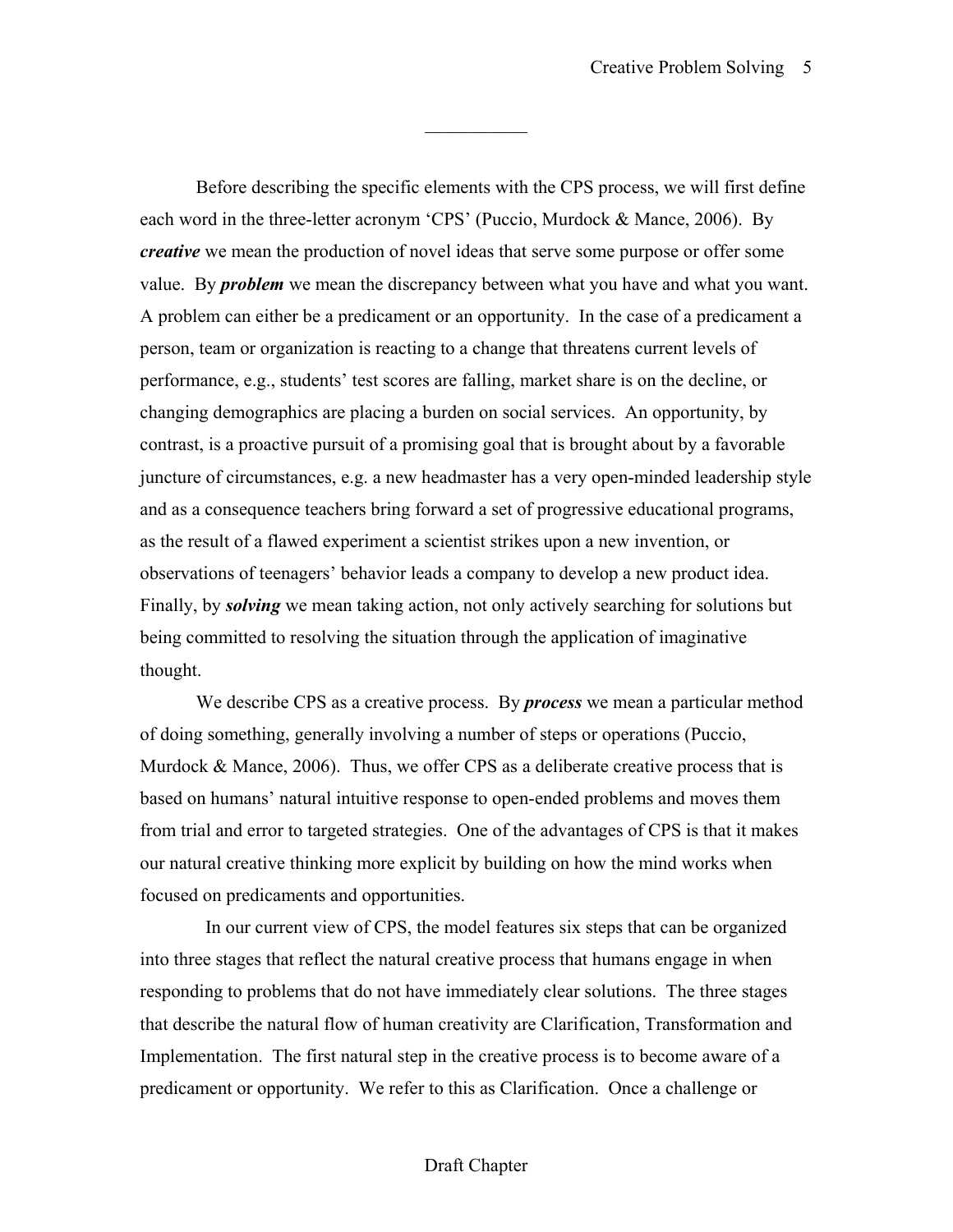opportunity is defined, we begin to generate ideas that are transformed through analysis into solutions. Finally, in the Implementation stage we consider what steps must be taken to successfully carry out our solution.

We believe these three stages reflect, at the broadest level, people's natural approach to open-ended challenges. For instance, Mintzberg, Duru and Theoret's (1976) examination of real-life problem solving yielded three major phases that they called "identification" (understanding the problem), "development" (creating potential solutions), and "selection" (deciding among the solutions). Other researchers have yielded similar results (Johnson & Jennings, 1963; Simon 1965; 1977), and in reviewing such studies Kaufmann (1988) concluded, "There is a striking agreement in the literature describing the phases of a problem solving event. Normally, three major phases are identified" (p. 98).

Our goal is to reflect this natural process in the structure of CPS and to use these three stages to organize the more deliberate steps featured within the CPS framework. There are seven steps within the CPS model. The initial step, or what we refer to as the executive step is found in the center of the model. We call this step Assessing the Situation. This is referred to as the executive step as it serves a metacognitive function. This step has two purposes: 1) to gather data about a predicament or opportunity; and 2) to use this data to make a decision about where to enter into the CPS framework. Through the diagnosis that is associated with Assessing the Situation an individual, team or organization can determine whether they need to begin the application of CPS with one of the steps associated with Clarification (i.e., Exploring the Vision and Formulating Challenges), Transformation (i.e., Exploring Ideas and Formulating Solutions) or Implementation (i.e., Exploring Acceptance and Formulating a Plan). So although CPS has a natural process flow, problem solvers can begin anywhere within the process depending on what they need. Descriptions of the function for each of the remaining steps are found in Table 1.

Insert Table 1 about here

**\_\_\_\_\_\_\_\_\_\_\_** 

 $\frac{1}{2}$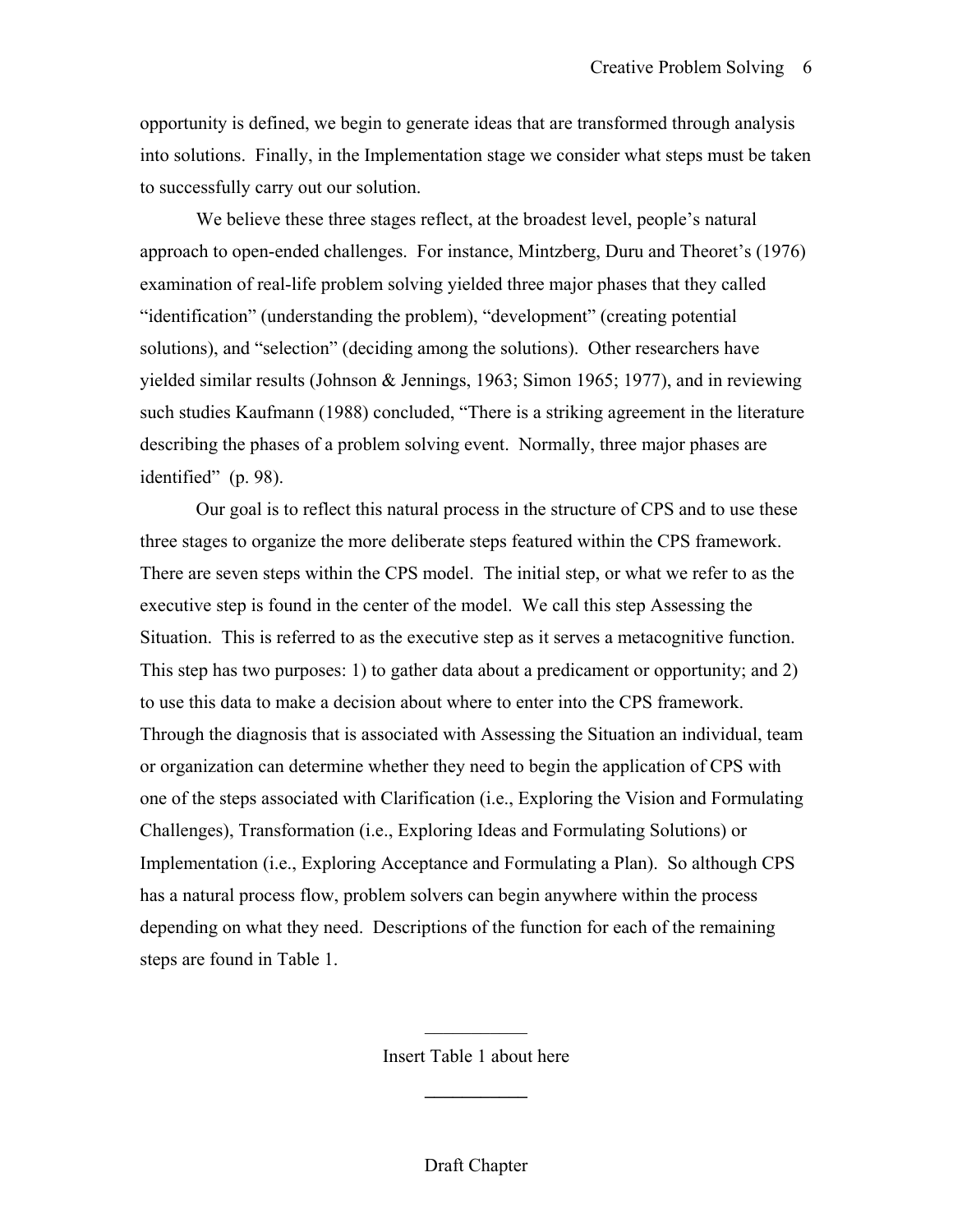We believe, and others agree, that there are real benefits associated with teaching students process skills through such deliberate creativity frameworks as CPS (see Scott, Leritz, & Mumford, 2004; Torrance, 1972, 1980). To capture the value of teaching thinking skills associated with creativity we will build off of an analogy put forward by de Bono (1994). de Bono, a well-known creativity writer and practitioner, used the operation of a car to describe why it is important to teach thinking. He suggested that our innate intelligence is like the horsepower of a car's engine. The performance of a car does not depend solely on its horsepower, but rests largely on the skill of the person driving the car. de Bono suggested that thinking is analogous to how skillfully a driver operates the car. From this analogy de Bono argued that whether you have a powerful engine or not, high intelligence or not, it is critically important to learn how to think in order to maximize the effectiveness of your mental horsepower. We suggest that learning the process skills associated with the CPS framework is a direct way of enhancing the thinking skills associated with creativity.

We believe, and others agree (Presseisen, 2001; Swartz, 2001), that creative thinking is a higher-order thinking skill. In other words, creative thinking is a complex process that subsumes other basic thinking skills that are used for a particular purpose. Pressseisen (2001), for instance, provided the following definition of creative thinking, "Using basic thinking processes to develop or invent novel, aesthetic, constructive ideas or products from percepts as well as concepts" (p. 50). Perhaps the most significant development in our own efforts to refine CPS to date has been the articulation of the thinking skills associated with the steps in this creative process (Barbero-Switalski, 2003; Puccio, Murdock & Mance, 2005, 2006). Table 1 provides a description of the main thinking skill associated with the steps in CPS.

Several benefits can be derived from the identification of the thinking skills in CPS. They are:

- As a process designed to deliberately encourage creative thinking, the identification of the basic thinking skills in CPS parallels the suggestions that creative thinking is a higher order thinking skill.
- Allows educators and trainers to better describe the skills involved in CPS.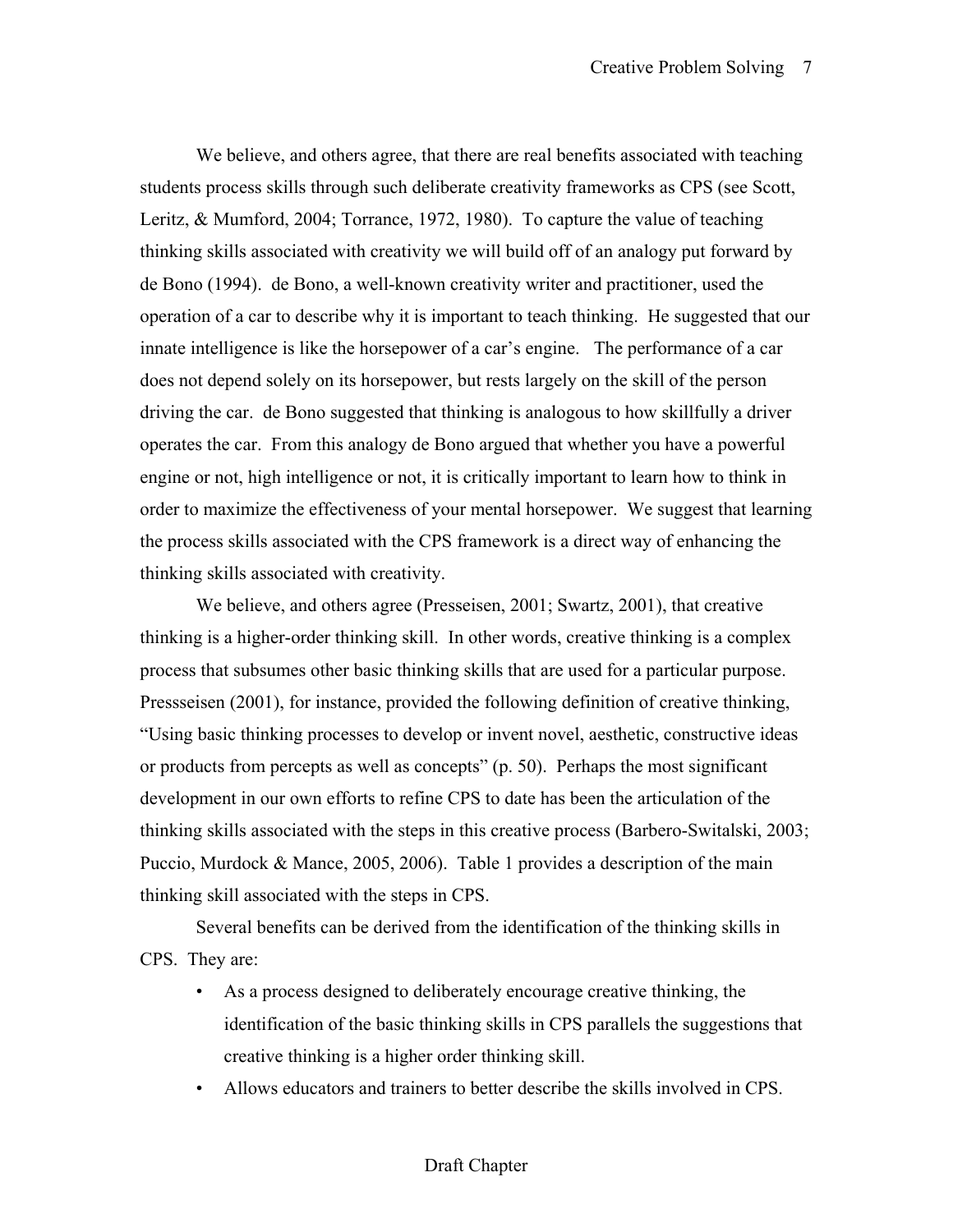- Enables educators and trainers to describe the types of thinking skills that are developed through CPS instruction.
- Permits educators and trainers to draw on, offer and organize a large variety of problem solving and decision making tools designed to carry out the respective thinking skills associated with the CPS steps (i.e., opens up the CPS process to be more inclusive of thinking tools not typically associated with this model).

In the next section we turn our attention to the literature that describes the use of CPS in schools and the results of such efforts.

## **Developing Creative Thinking in Schools**

As early as 1916, Dewey (1944) described the importance of "fostering in schools good habits of thinking" (p. 152). At the same time, philosophical approaches to education such as Montessori (1964) articulated educational needs that were a natural complement to creative learning. Approaches like Montessori include an understanding of the importance of nurturing each child's unique creative self and have resulted in the purposeful teaching of deliberate creative processes in education. Like general trends in education, support for creative learning and teaching fluctuates. The will to maintain a consistent level of integration of creative thinking and problem solving in education has not occurred. Rather, creativity education varies in accordance to the degree to which the latest educational movements, philosophies and approaches embrace the importance of creative thinking and problem solving. We would argue it is possible to embrace creative learning in very diverse educational contexts that hold to a wide variety of educational philosophies if appreciation of the worth of creative learning and the recognition of the potential for positively impacting the education of children is recognized.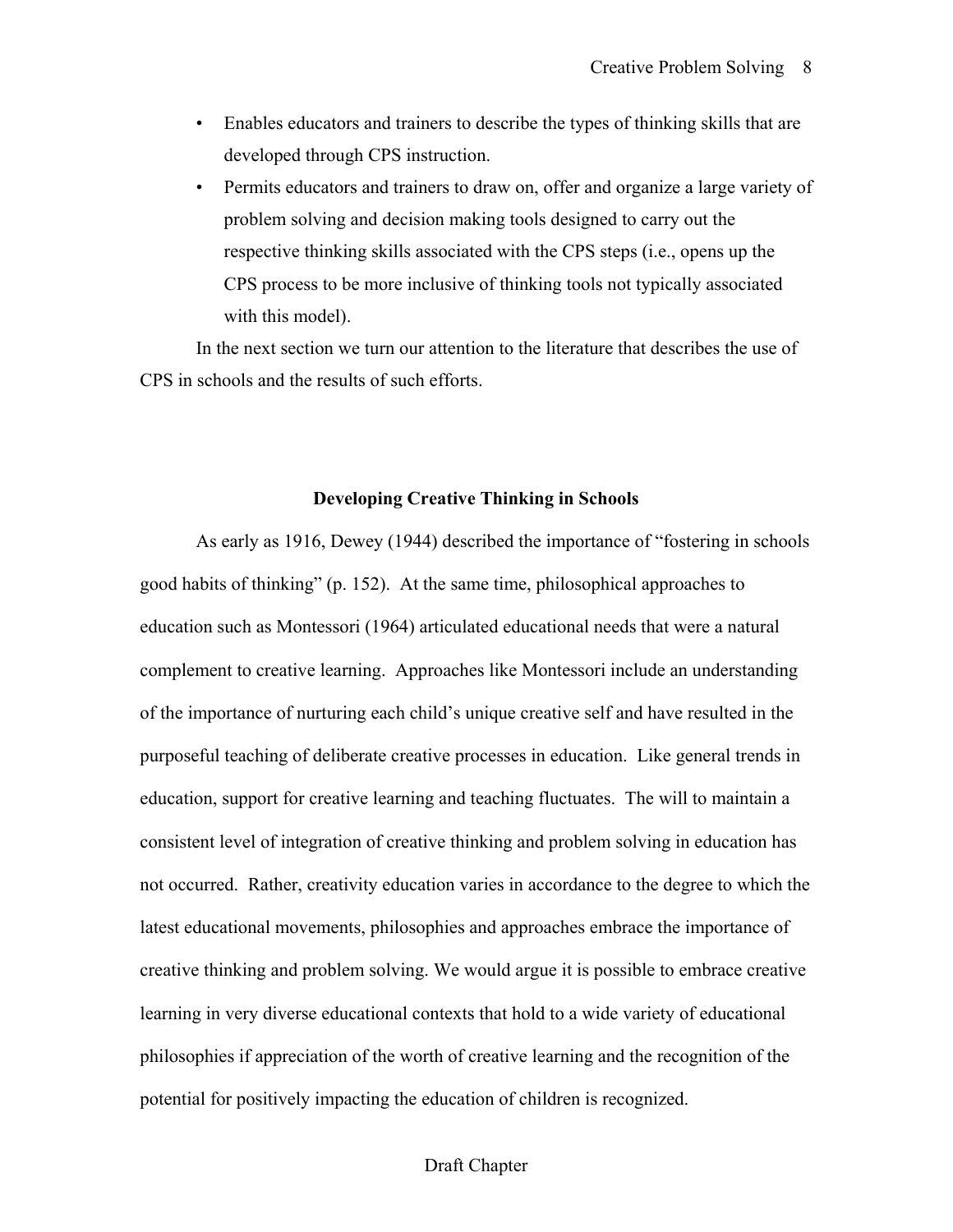The current interest in multiple intelligences (Solomon, Powell & Gardner, 1999) provides an example of an educational movement that positively influences the pursuit of infusing creativity into education. Early work by Guilford (1968b, 1977) on the Structure-of-Intellect (SOI) broadened our view of the facets of intelligence and components of creativity, providing a richer view of our thinking related to the operations of divergent and convergent production, as well as structure of information in the form of transformations and implications. Taylor's (1968, 1986) seminal work in multiple talents also included creativity as an essential aspect of his theory. Taylor's theory, for example included productive thinking talent, defined as generating many, varied ideas or solutions and adding details to improve them. Using such theories as a foundation, a variety of education materials have been put in place to assist teachers in systematically fostering the creative thinking skills of their students. Meeker's (1969, 1973) practical applications of the SOI theory have served as the foundation to work carried out by SOI Systems internationally, an organization focused on using the SOI Model for Learning to assess and develop student skills, abilities and competencies to meet various learning situations. Schlichter's (1986) work delivers Taylor's Talents to the classroom through Talents Unlimited and serves as another example of a long-standing program with a strong creativity component. As current educational institutions embrace a wider view of intelligence, we would suggest there is promise that the need for and benefits of creativity becomes more evident to the wider educational establishment as a whole. This recognition of the importance and value in teaching creative thinking may lead educators to adopt existing instructional material in the field of creativity into their classrooms and/or encourage the creation of new material.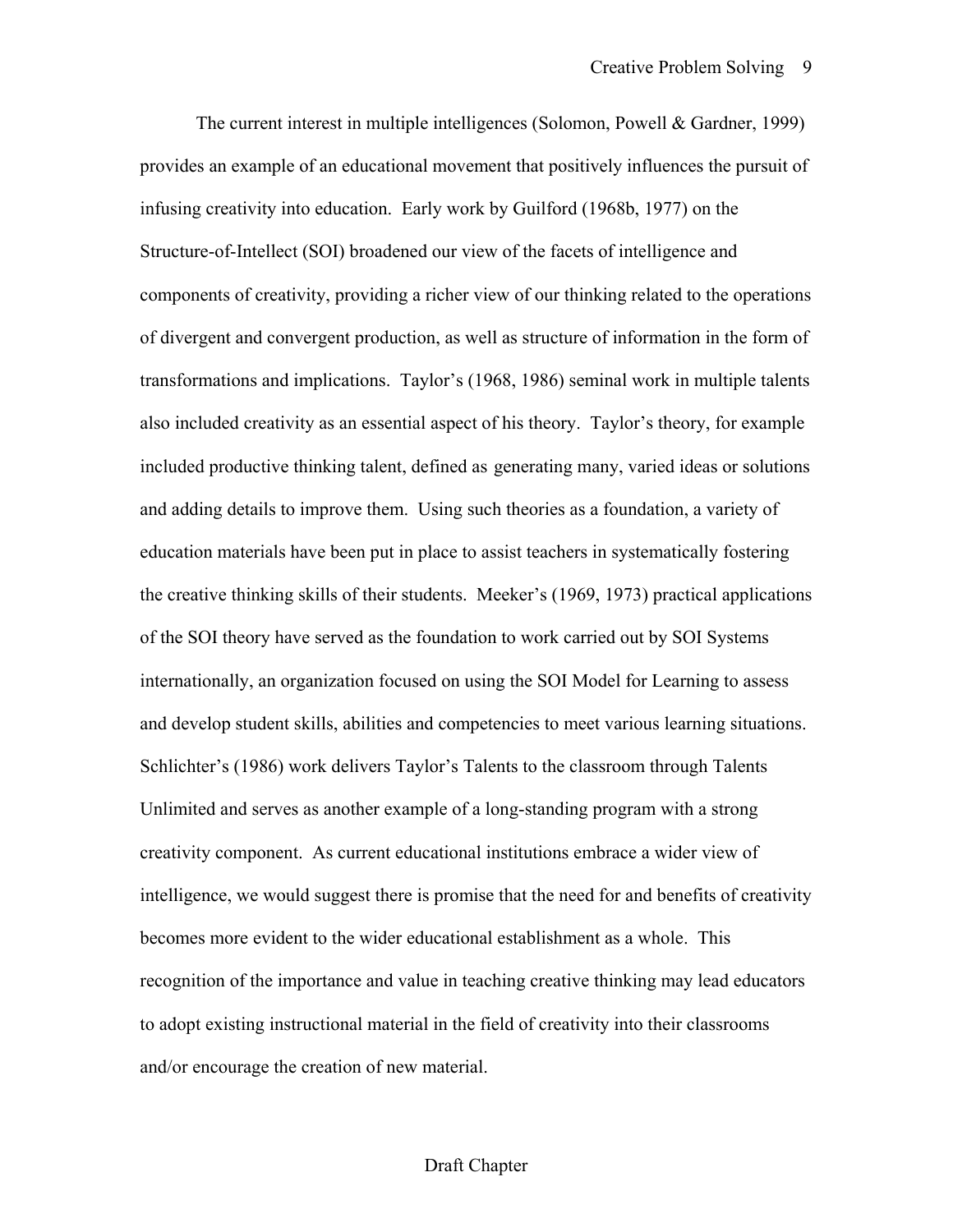#### **Creative Problem Solving Resources and Research in Education**

Earlier we referred to the seminal work of Osborn and his introduction of the CPS model. Recall we indicated that Osborn's broad vision was to impact educational systems so that they would be more proactive in deliberately promoting creative thinking skills among their students. Initial work within educational systems focused on the development and use of CPS material and instruction with university students (Noller, Parnes, & Biondi; 1976; Parnes, 1967; Parnes & Meadow, 1959, 1960; Parnes, Noller, & Biondi, 1977). Since this early work, CPS material and instruction have been adopted in classrooms from kindergarten to high school. An example of some of the early CPS material originally developed for younger students in the 1970's and 1980's can be found in Eberle's (1996a) book on the SCAMPER tool, as well as Eberle and Stanish's (1996) CPS for kids.

CPS remains a popular methodology for promoting creative thinking in classrooms, as such teacher support material continues to be developed (e.g. Draze, 2005; Eberle, 1996b; Stanish & Eberle, 1997; Treffinger, 2000a, 2000b, 2000c; Treffinger & Nassab, 2000a, 2000b) and researchers continue to explore the impact and value of such instruction. Current trends in research based CPS support material for use with children include the development of specific materials designed for use at various levels of education. They include research with elementary age children (Duling, 1980; Puccio, 1994) and materials to teach CPS tools to children in the primary grades (Keller-Mathers & Puccio, 2000). They also include resources to train elementary age students in the complete CPS process using imaginary problems (Duling,1985,1986,1988,1989), as well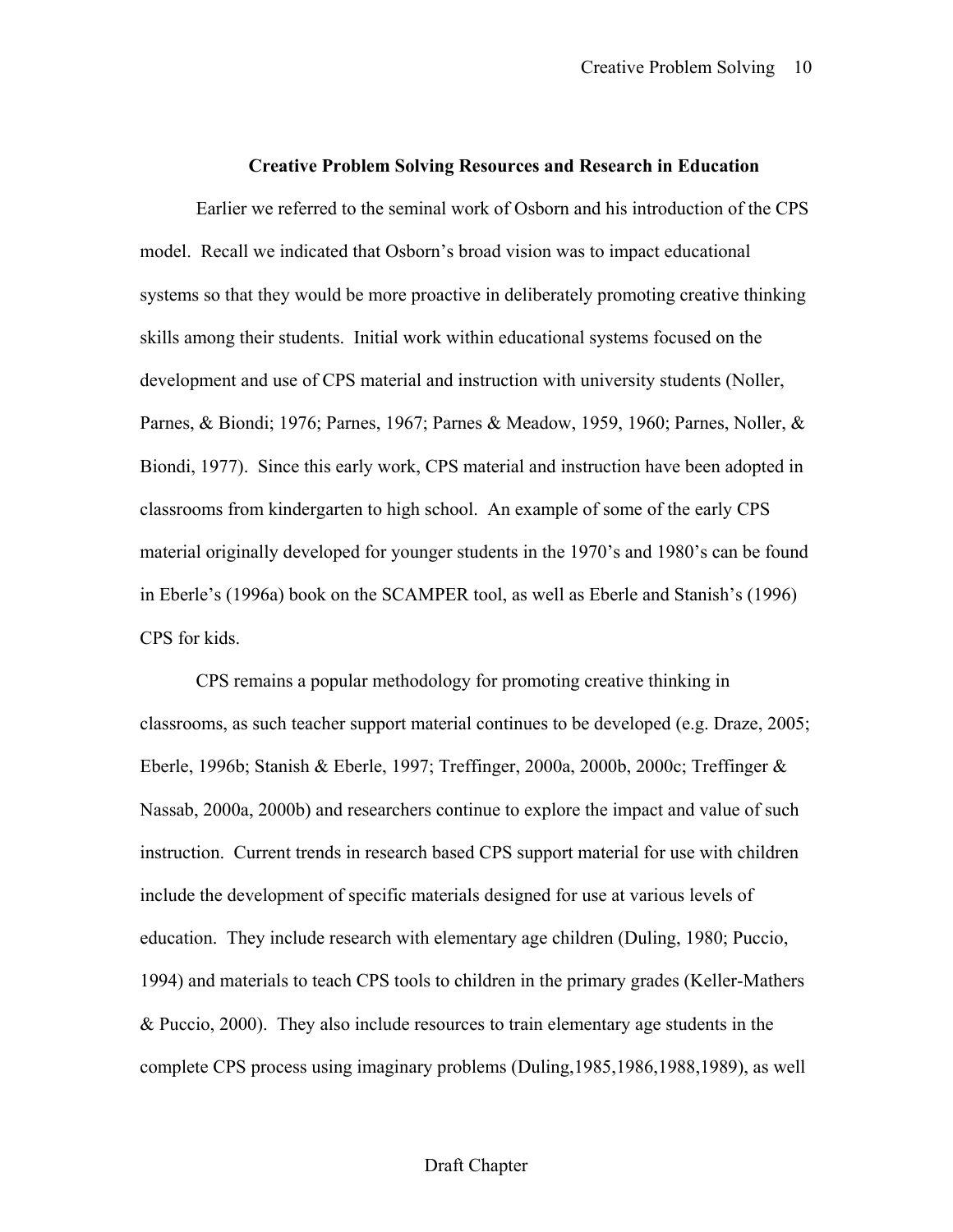as resources to implement training using real problem solving with young children (Puccio, Keller-Mathers & Treffinger, 2000). Additional resources for older students include materials for applying CPS with teens (Elwell, 1986, 1993), as well as resources to support CPS training with older elementary and middle school students (Treffinger, 2000c; Treffinger & Nassab, 2000b).

CPS has been one of the most widely used creativity training programs in classrooms, but what has been the impact of such training? We now turn our attention to studies that have directly tested the effect of CPS training on students. Early research in creativity in education included Torrance's (1972) classic analysis of 142 creativity studies addressing the question "Can we teach children to think creatively?" Torrance specifically assessed the impact of creativity training associated with the following programs: Osborn-Parnes CPS process or modification; other disciplined approaches; complex programs like the Purdue Creativity Program; arts, media and reading; arrangements to foster conditions for creative thinking; teacher-classroom variables; motivation, reward and competition; and testing conditions. It was found that the 22 studies that used the Osborn-Parnes approach had a 91% success rate. Torrance (1987) later examined 166 additional studies and reported the results of 7 more CPS studies with an 88% success rate. Torrance reported that the success rate for CPS programs was higher than other creativity programs. Although he reported in the later study that the number of CPS studies in education declined, "it is somewhat misleading as many of the other types of training programs rely upon the Osborn-Parnes procedures as a general system and combine it with other strategies"(Torrance, 1987, p. 205).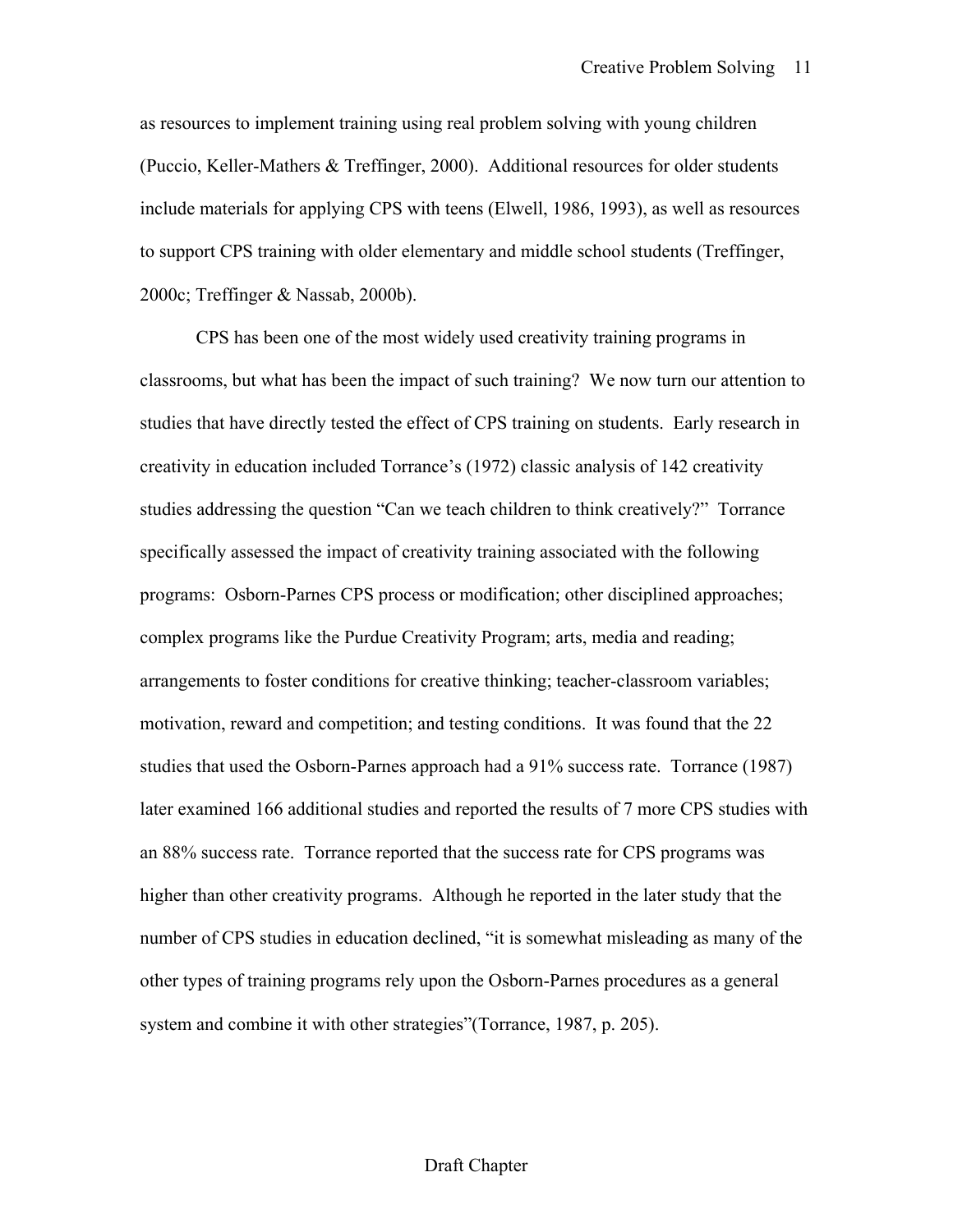CPS continues to be a leading framework that has been adopted into various educational programs, such as Odyssey of the Mind and Destination Imagination. Since Torrance's assessment of the research, additional studies have examined the effects of deliberate training in CPS. The Future Problem Solving Program is an example of a long-standing research based program that utilizes CPS (Torrance & Torrance, 1978).

The research support for CPS in education is grounded in the classic Creative Studies Project (see Parnes, 1987; Parnes & Noller, 1972a, 1972b, 1973). The study involved an intensive, two-year sequence of undergraduate courses that included a variety of creativity models, theories and tools. This quasi-experimental study clearly demonstrated that instruction in creative thinking benefited students in the experimental group, those randomly assigned to the creativity courses, versus the control group, those who received no such training. Those who received creativity training out-performed the control group in a variety of ways, from measures of cognitive ability to tests of real-life problem solving skills. Although studies carried out since the Creative Studies Project have not matched the depth of this elaborate investigation, they have added to our understanding of the impact of CPS training, especially with younger students. For example, in Puccio's (1994) study of first graders, students were introduced to creativity concepts, trained in both divergent and convergent thinking as well as the stages of the CPS process. This investigation followed the Creative Learning Model (Treffinger, Isaksen & Firestien, 1982) with regard to training students in the CPS process first out of context, introducing tools, weaving tools into the process, and ultimately working on real problems. Puccio found that as a result of 12 CPS sessions guided by a trained facilitator, the students were able to use the CPS process to solve real problems.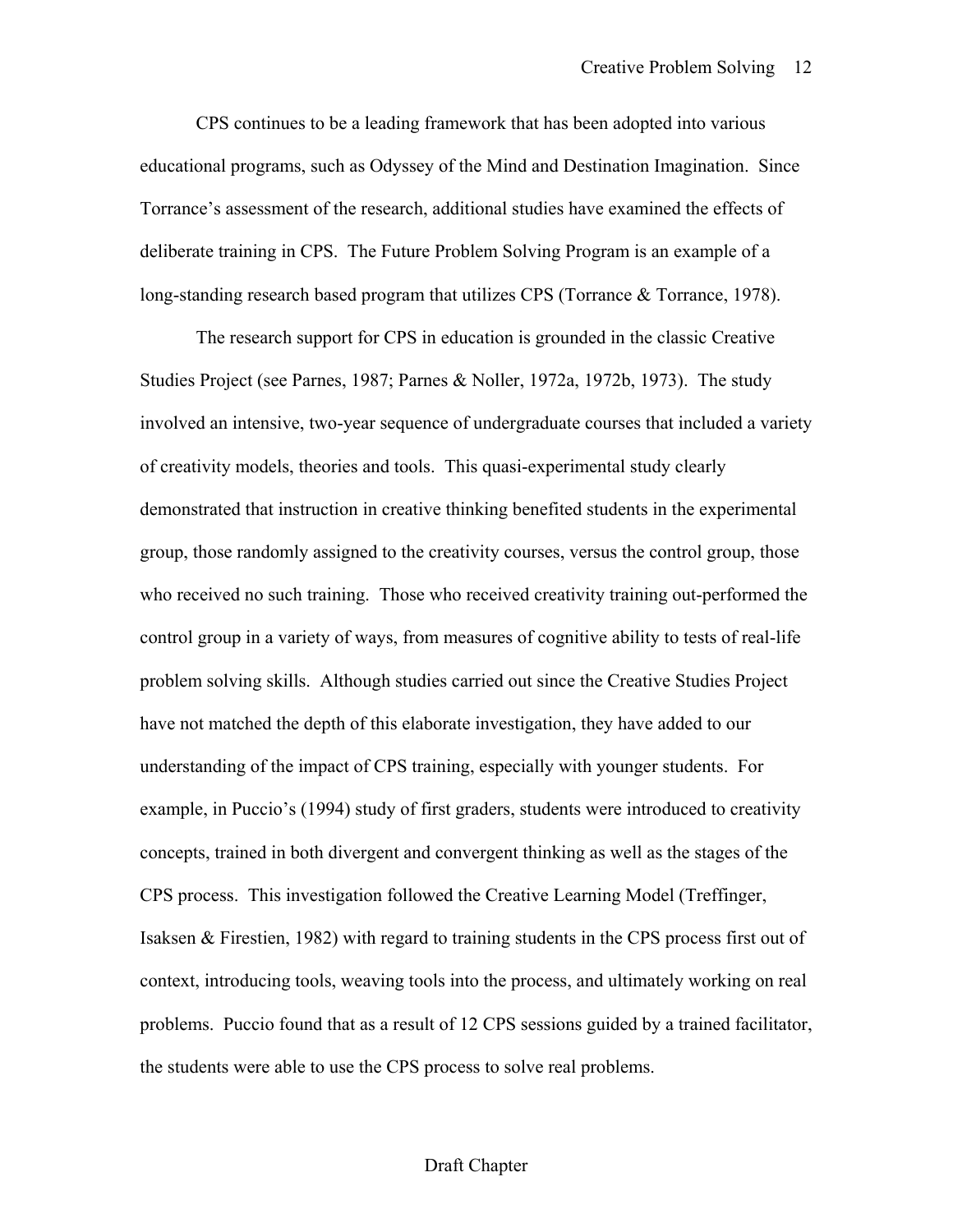Two studies at the middle school level focused on the effectiveness of CPS training on problem solving abilities (Baer, 1988; Schack, 1993). In each study, students were trained in the CPS process by working on out of context and/or subject based problems, as well as student-generated challenges. Each study is described in more detail below.

Baer (1988) examined the effects of creativity training on 48 students from two classes of high ability  $8<sup>th</sup>$  graders. Instruction for the experimental group consisted of CPS training delivered over three days and two nights at an outdoor school. Students worked on both subject specific problems, as well as challenges that related to students' experiences outside of school. A pretest and post-test, consisted of four parts focused on Data-finding, Problem-Finding, Idea-Finding and Solution-Finding activities to assess the students' ability to use these stages of the CPS process. The post-test was administered six months after the training. Average gains from the pre to the post were 1.5% for the total battery for the control group and 19.1% for the experimental group. Baer found that the "increase in the problem-solving skills of the experimental group was both substantial and statistically significant" (p. 191).

Schack (1993) examined the effects of CPS curriculum on 276  $6<sup>th</sup>$ ,  $7<sup>th</sup>$  and  $8<sup>th</sup>$ grade students. Students participated in 45 lessons on group dynamics, instruction in the CPS tools and a six stage CPS process. In the final part of the unit students used CPS to solve real problems. Experimental and control groups were matched by grade level. Furthermore, the investigation considered whether ability level would show different training effects, therefore experimental and control groups were also drawn from students involved in the gifted and honors programs. Students were assessed on five areas of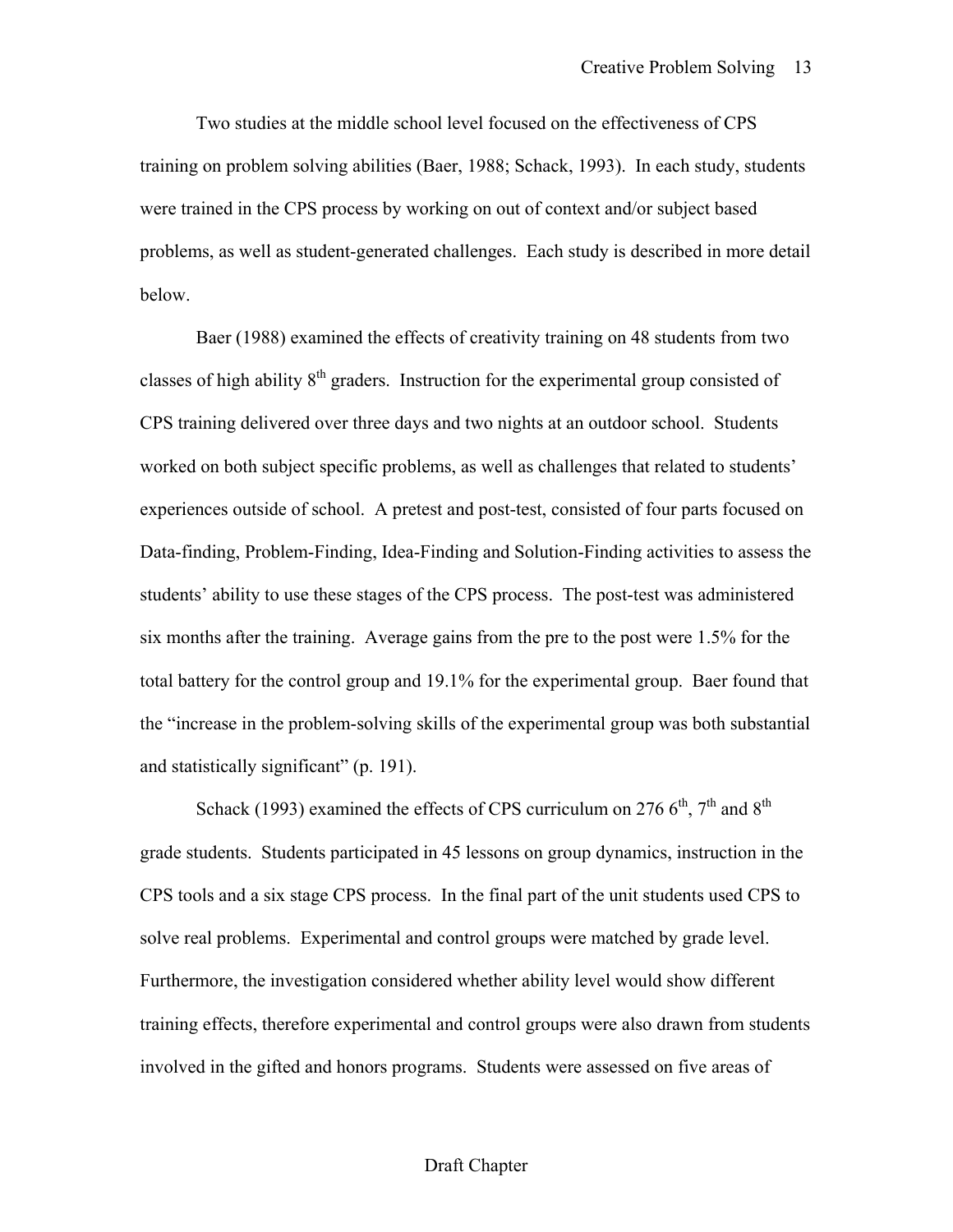problem solving ability before and after training. They included problem fluency, solution fluency, flexibility, originality, and use of criteria. The means for the treatment group showed greater gains in overall problem solving. There were no differences among regular, honors and gifted students, indicating that students of all ability levels can benefit from CPS training.

Additional studies used the CPS process as the main intervention but integrated into other forms of instruction. These include two studies by McCluskey and his colleagues (McCluskey, Baker & McCluskey, 2005) in which at risk-high teenagers were trained in CPS and received mentoring and career counseling. Cramond, Martin and Shaw (1990) conducted a study using CPS training and transfer skills, focusing on whether students could transfer their training to other situations. Manning (1984), in a study of reading disabled third graders, examined CPS and cognitive monitoring as an aid to oral comprehension. Each of these studies is described below.

Lost Prizes (McCluskey, Baker, O'Hagen & Treffinger, 1998), a three-year study of at-risk teens in Canada, involved 88 talented troubled high school dropouts from three school districts. The project focused on CPS training combined with career counseling and mentoring to "reclaim" these at-risk students; that is the goal was to enable these teens to make better future choices for their education, career and life. Students received CPS training at off-school sites from a trained facilitator as part of a month long for credit project followed by a job placement experience. The school districts involved worked cooperatively with business partners who were also given the opportunity to receive training in mentoring and CPS. Sixty-five percent of the students who participated went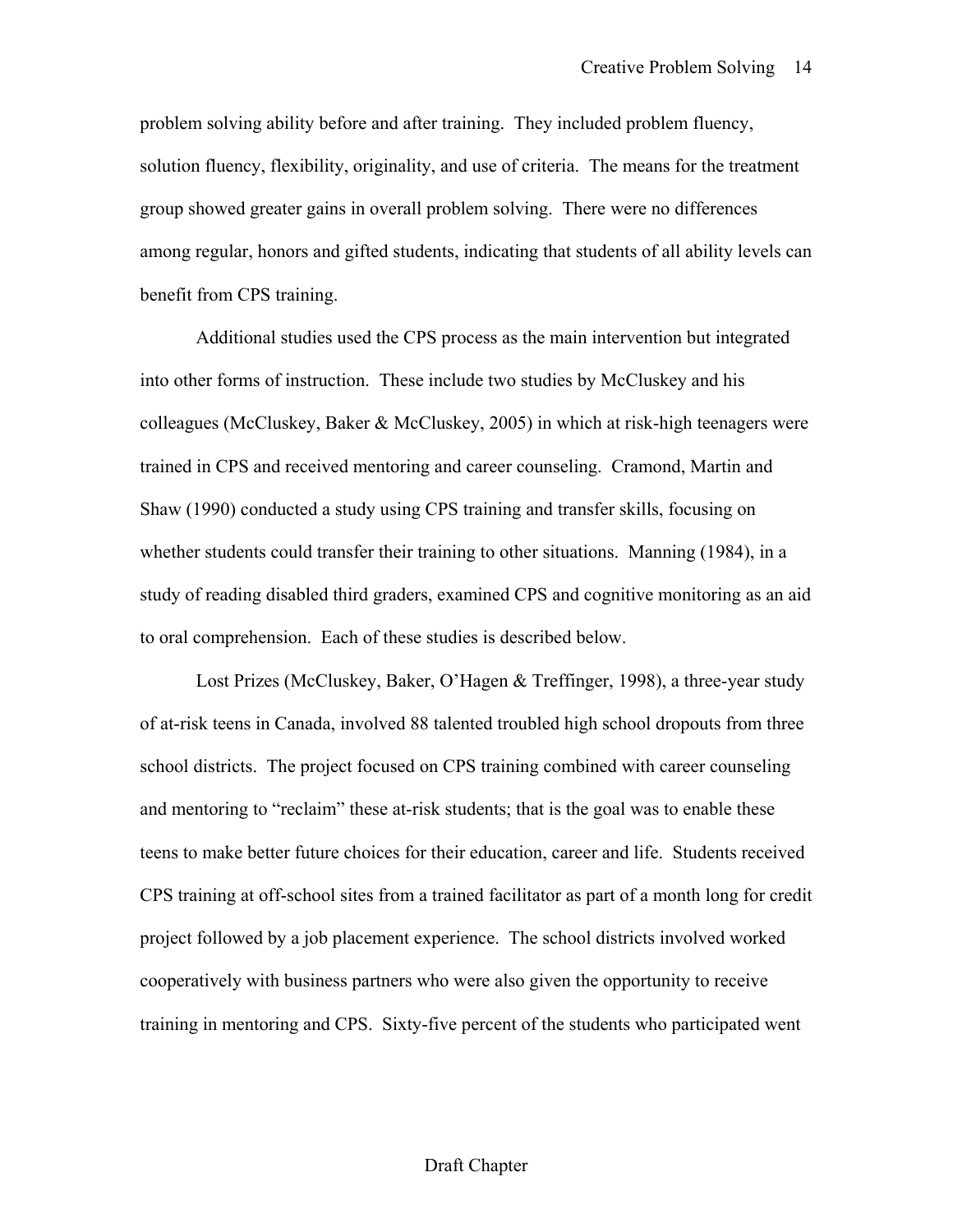on to complete high school and either entered post secondary programs or obtained full time employment.

A more recent study with the same school districts, the Northern Lights Project, targeted the plight of disenfranchised Canadian Aboriginal youth (McCluskey, Baker & McCluskey, 2005). The project, like Lost Prizes, provided CPS training and work experiences for talented youth. The curriculum also incorporated content on native culture, which included a focus on traditional values and heritage. At the start of this study these students were to be removed from school for academic, behavioral or attendance issues. As a result of the program, 38 or 65% of the original 58 students returned to school, graduated or found employment.

Manning (1984) examined whether problem solving instruction would positively influence oral comprehensive among 100 reading disabled third graders. Four groups consisting of a control group, a CPS group, a Cognitive Monitoring group and a group who received both treatments were administered the Boehm Test of Basic Concepts. The CPS training involved 30-minute CPS training session carried out over 10 consecutive school days. The results for the treatments showed significantly higher mean scores on the Boehm test than the control with the combination group showing consistently higher mean scores than the others.

Cramond, Martin and Shaw (1990) examined the generalizability of CPS training to real world problems presented outside of the context of the training session and whether transfer skills would enhance the value of CPS training. Seventy-five gifted middle school students were assigned to either CPS training, CPS training with transfer strategies infused or the control group who received training in various memory,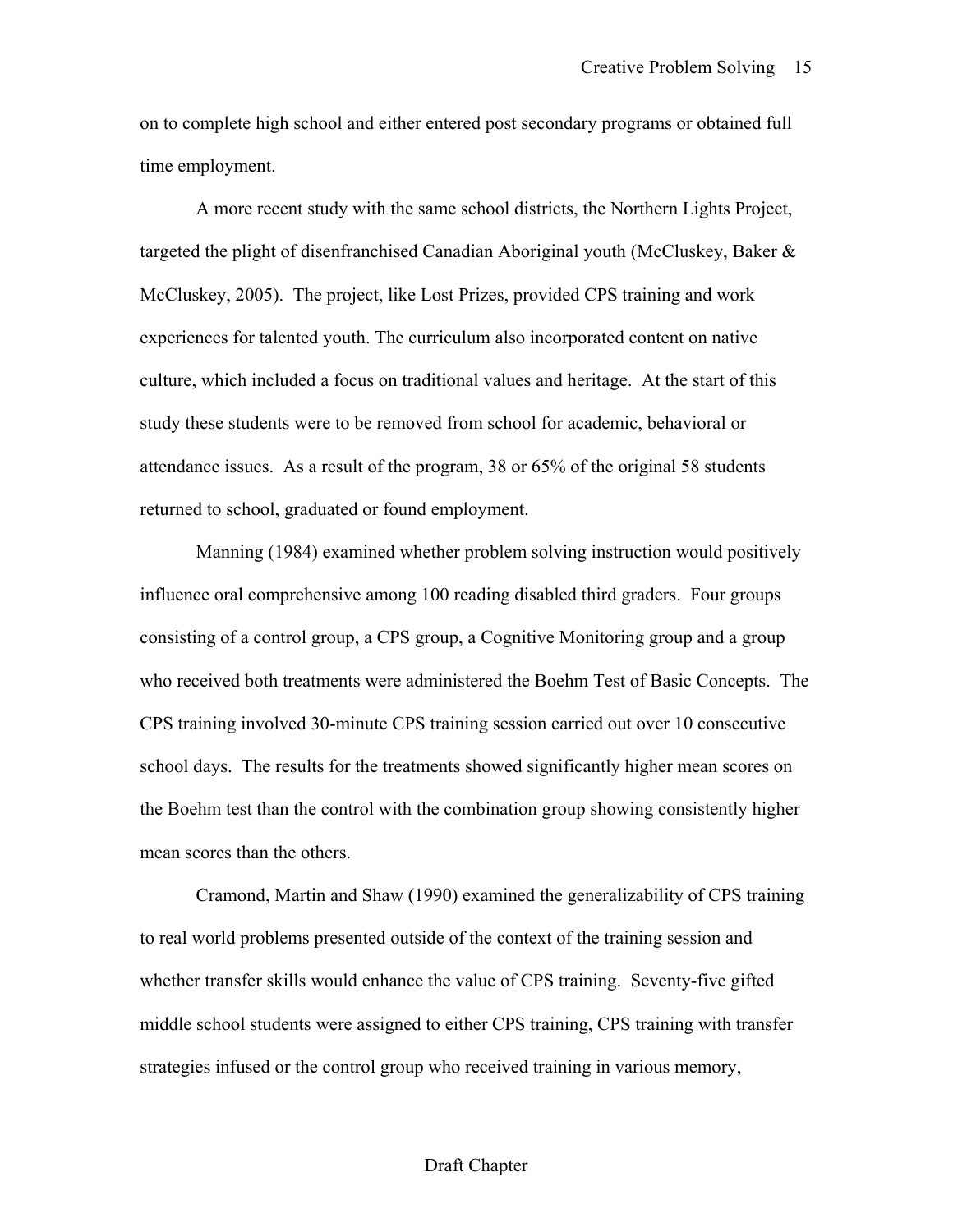analogical and logic activities. Transfer strategies included strategies to assist with transfer when similar problems are encountered. It also included "high-road" transfer strategies to assist with the conscious abstraction of an idea and application with contexts that are dissimilar to training problems. Students in the transfer group also participated in activities that would better enhance their ability to monitor themselves while engaged in problem solving efforts. The students in the transfer group were trained to differentiate between problems appropriate for exploring many potential options through the use of the CPS process and those, such as logic problems, that employed other strategies.Each group of students received two 40-minute training sessions a week for eight weeks. Students were individually observed solving six real world problems after the training, three that were appropriate to CPS and three that were not. Each student was interviewed after the testing to confirm observations of the strategies and steps of the CPS process used. The transfer group had the highest percentage of students applying aspects of the CPS process, followed by the CPS group and then the controls. There was a statistically significant difference between the transfer group and the control group, with the transfer group more often applying steps of the CPS process. The authors concluded that the incorporation of transfer skills enhances the use of CPS after training.

As stated earlier, we believe there is a need for creative thinking and problem solving in education. In an increasing complex world, the ability to acquire and utilize knowledge combined with the ability to produce new thinking will be essential. Studies carried out thus far indicate that CPS training can go a long way in developing the types of problem solving and thinking skills required to be personally and professionally successful in the new millennium. We would further contend that CPS training does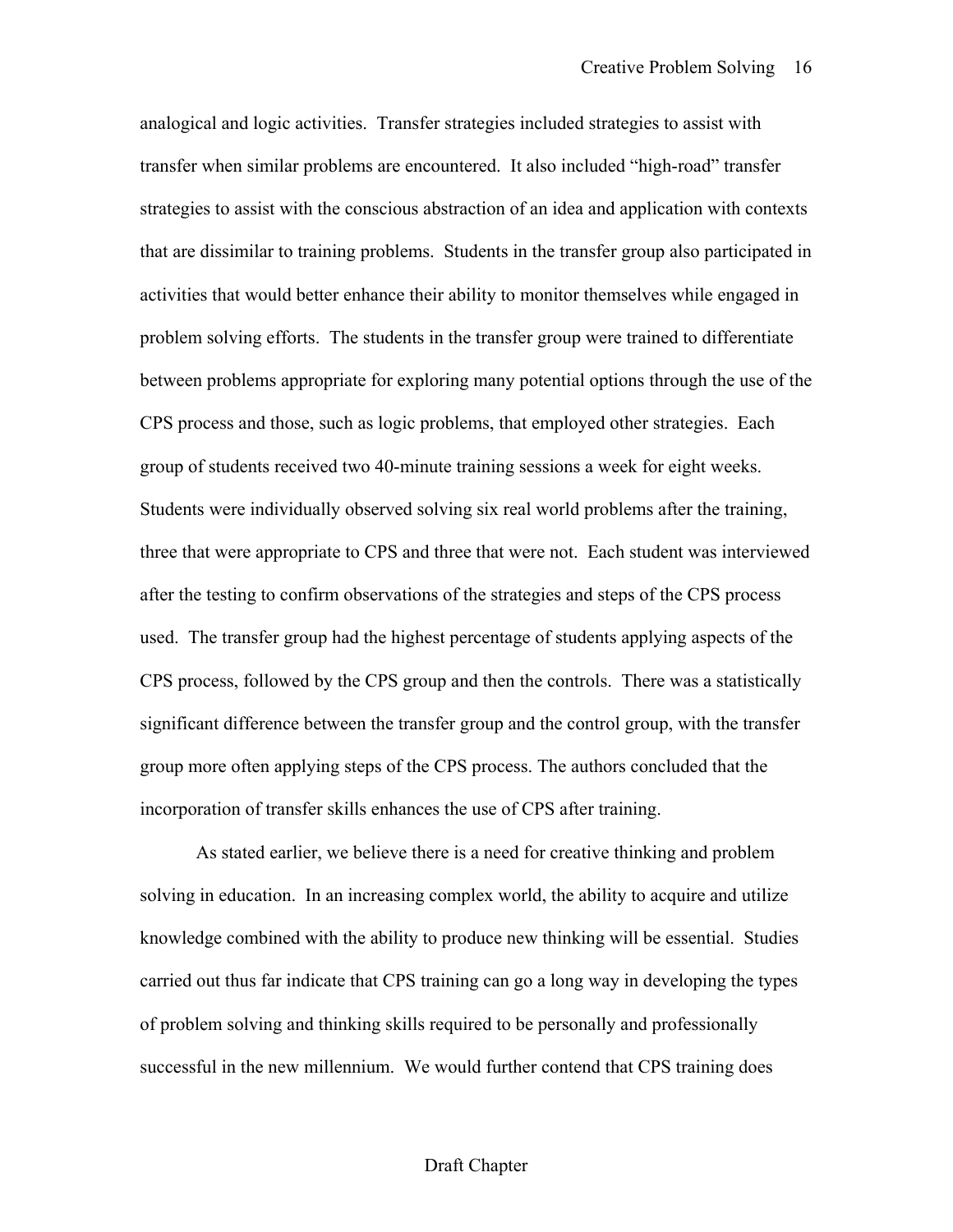much to improve individuals' leadership skills. It is becoming apparent that because leaders face complex problems, they need to be skillful creative problem solvers. In the concluding section of this paper we explore the link between CPS and leadership.

## **Conclusion: Developing Creative Leaders**

A relatively new area of exploration with respect to creativity is the link between creative thinking and leadership. We believe there are some conceptual points of convergence between the fields of leadership and creativity. In his review of leadership theories Northouse (2004) presented four fundamental components of leadership:

- Leadership is a process;
- Leadership involves influence;
- Leadership occurs within a group context; and
- Leadership involves goal attainment (p. 3).

These observations led Northouse (2004) to define leadership as "a process whereby an individual influences a group of individuals to achieve a common goal" (p. 3). This contemporary view of leadership seems to draw strong connections to what is the essence of creativity. Looking back at the bullet points regarding the fundamental aspects of leadership, one could easily replace the word "Leadership" with "Creativity" and still maintain meaning for each of these four points. Creativity is viewed as a process that enables individuals to address significant challenges as they move towards a goal.

Perhaps the most direct connection between creativity and leadership has been forged through the work of Mumford and his colleagues (Mumford, Zaccaro, Harding, Jacobs, & Fleishman, 2000). In their capacity model of leadership these authors argued that leaders are responsible for solving complex social problems. According to Mumford and his colleagues complex problems are characterized by three qualities. They are illdefined, ambiguous and novel. To solve such problems Mumford and his colleagues have argued that leaders must have well developed creative problem solving skills. As they concluded, "The available evidence indicates that creative problem solving may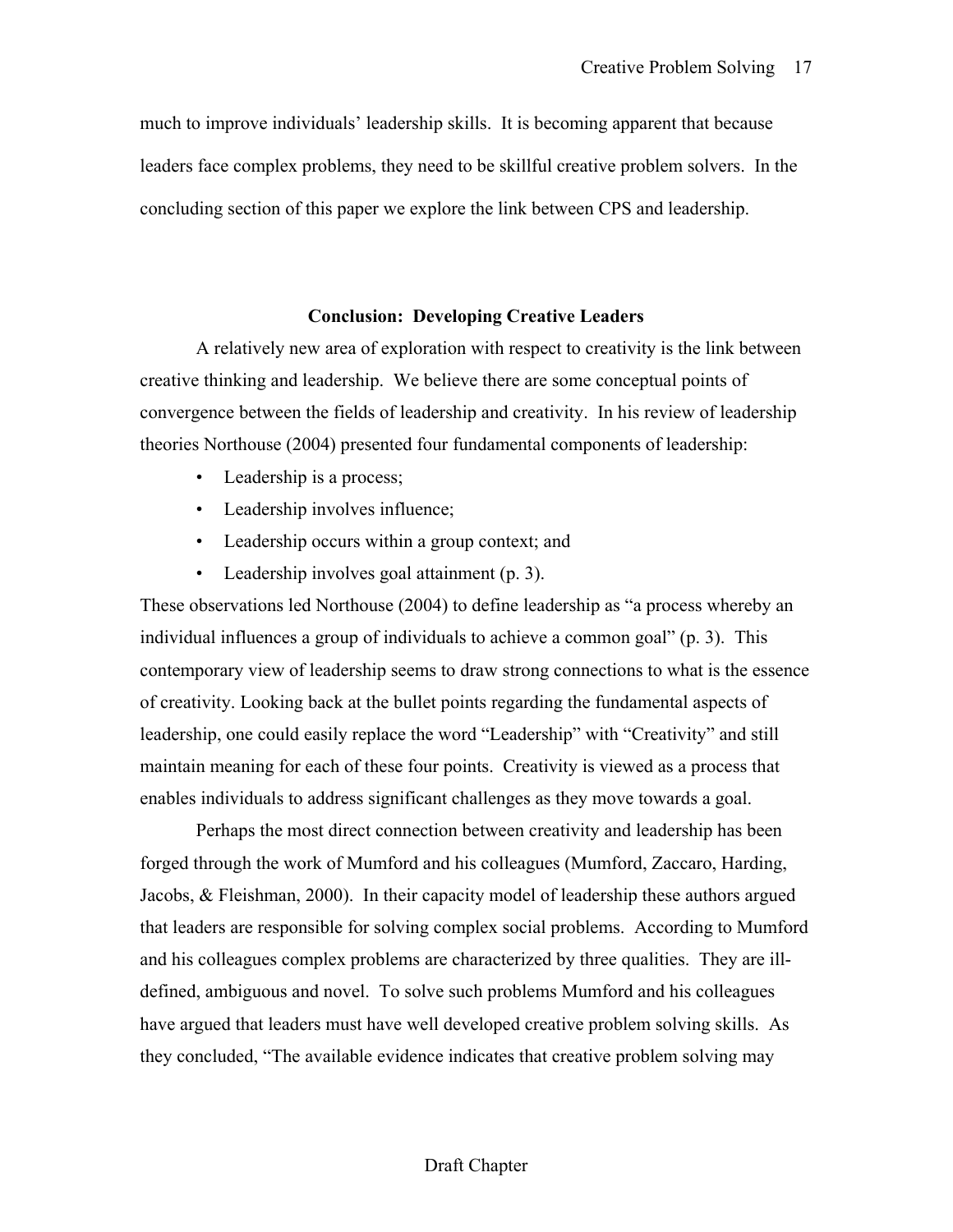indeed represent an important influence on leader performance" (Mumford et al., 2000, p. 18).

Since leaders are called upon to solve complex problems, and since CPS is a deliberate method for addressing complex problems that require a solution to be invented, we maintain that CPS training can do much by way of leadership development in the schools (see Puccio, Murdock  $&$  Mance, 2006). Thus, we would argue that if schools believe their role is to help produce future leaders for society, it would seem wise to include creativity and CPS instruction in their curricula. If we wish our students to be able to successfully facilitate others towards meaningful goals by overcoming problems that are ill-defined, ambiguous and novel, it would seem natural to marry the focus on gaining knowledge with the kinds of process skills that will enable them to skillfully address complex problems.

The ultimate aim of our educational systems is to develop individuals who have the skills to productively contribute to society. The fast-pace world we live in today places a demand on individuals to be able to cope with change or to lead change. Creative thinking is the wellspring for change. Therefore, schools would be wise to explicitly weave creative thinking instruction into their curricula. By doing so they can become much more successful at preparing young people to both respond effectively to change and to become effective leaders of change.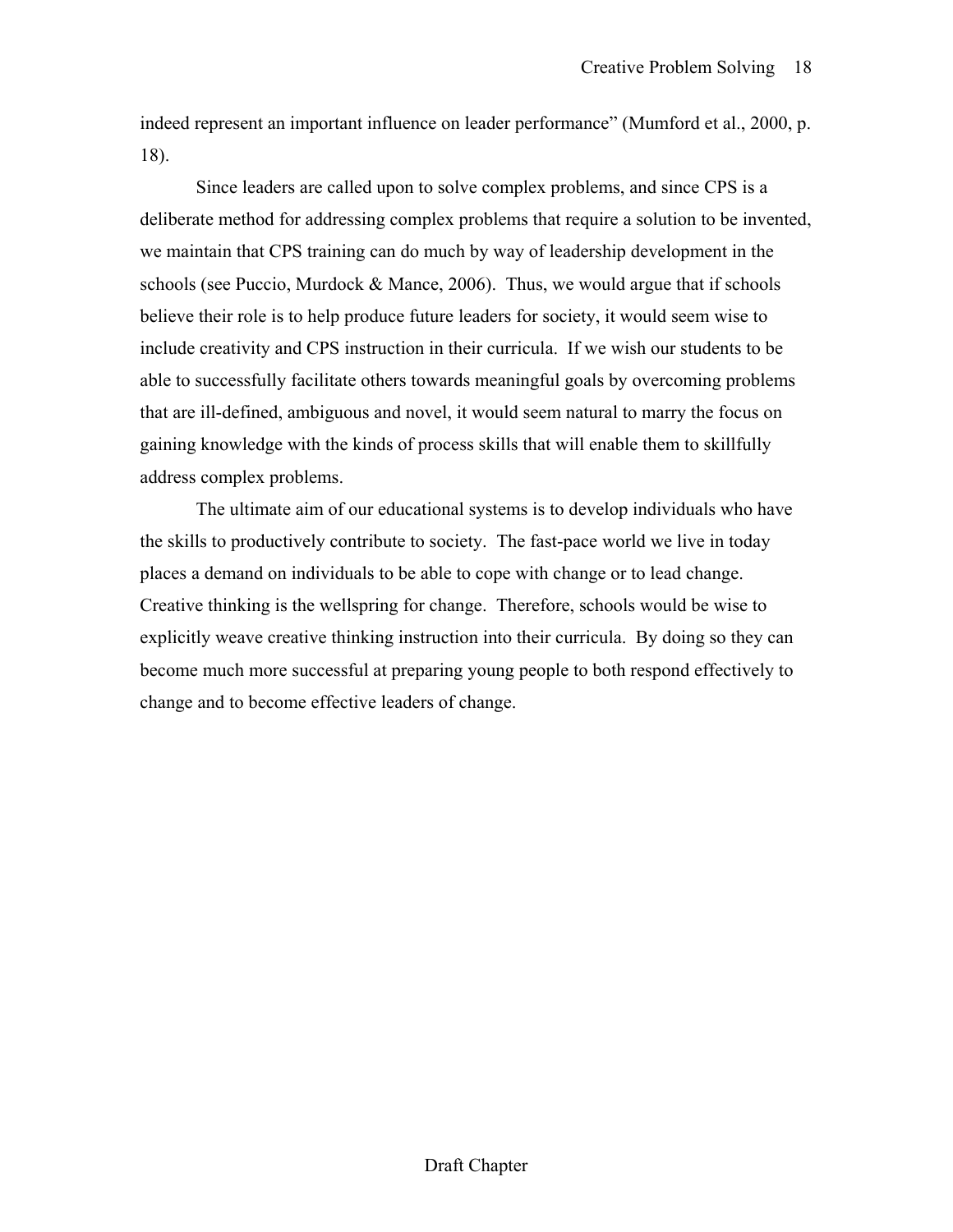#### **References**

- Amabile, T. M., Burnside, R. M., & Gryskiewicz, S. S. (1999). *User's manual for KEYS: Assessing the climate for creativity.* Greensboro, NC: Center for Creative Leadership.
- Baer, J. M. (1988). Long-term effects of creativity training with middle school students. *Journal of Early Adolescence, 8*(2), 183-193.
- Barbero-Switalski, L. (2003). *Evaluating and organizing thinking tools in relationship to the CPS framework*. Unpublished master's project, Buffalo State, State University of New York, Buffalo.
- Cramond, B., Martin, C. & Shaw, E. (1990). Generalizability of creative problem solving procedures to real-life problems. *Journal for the Education of the Gifted, 13*(2), 141-155.
- de Bono, E. (1994). *de Bono's thinking course* (Rev. ed.). New York: Facts On File.
- Dewey, J. (1944). *Democracy and education*. New York: Free Press. (Original work published 1916).
- Draze, D. (2005). *Creative problem solving for kids.* Waco, TX: Prufrock.
- Duling, G. A. (1980). *Development of a primary age children's CPS action book*. Unpublished masters project, State University of New York College at Buffalo, Buffalo.
- Duling, G. A. (1985). *CPS for the eency, weency spider* . East Aurora, NY: DOK.
- Duling, G. A. (1986). CPS for the  $4<sup>th</sup>$  little pig. East Aurora, NY: DOK.
- Duling, G. A. (1988). *CPS for Gretel and Hansel*. East Aurora, NY: DOK.
- Duling, G. A. (1989). *CPS for the tortoise and the hare* . East Aurora, NY: DOK.
- Eberle, R. F. (1996a). *Scamper: Games for imagination development* . Waco, TX: Prufrock Press. (Original work published 1971)
- Eberle, R. F. (1996b). *Scamper on: More games and activities for imagination development* . Waco, TX: Prufrock Press.
- Eberle, R.F. & Stanish, B. (1996). *CPS for kids: A resource book for teaching creative problem solving to children*. Waco, TX: Prufrock Press. (Original work published 1985)
- Elwell, P. (1986). *An analysis of the field testing of "Creative problem solving for*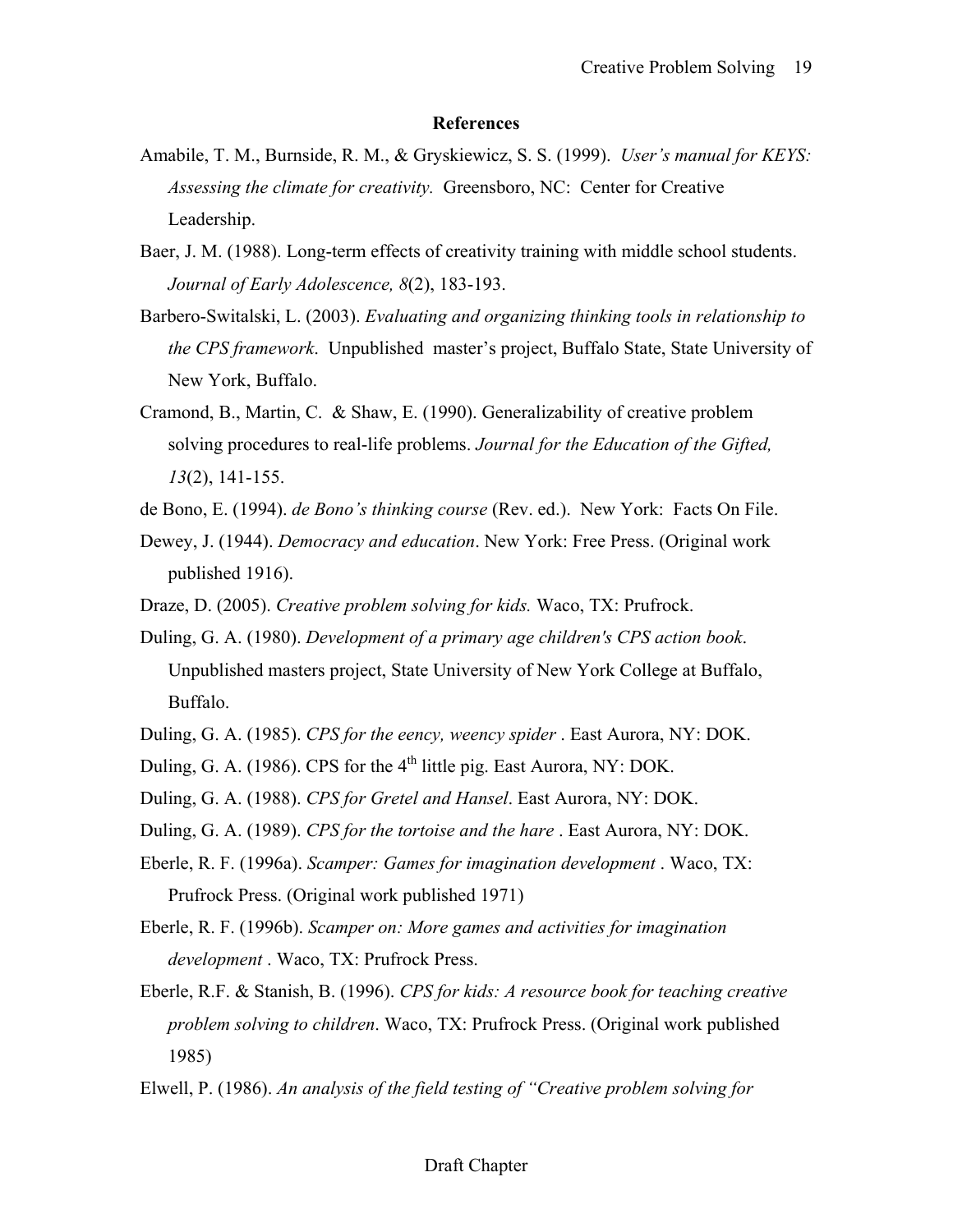*teenagers" using Torrance Tests*. Unpublished master's thesis, Buffalo State, State University of New York, Buffalo.

- Elwell, P. (1993). *CPS for teens: Classroom activities for teaching creative problem solving.* Waco, TX: Prufrock Press.
- Florida, R. (2002). *The rise of the creative class…and how it's transforming work, leisure, community, & everyday life.* New York: Basic Books.
- Guilford, J.P. (1968a). Creativity, yesterday, today, and tomorrow. *Journal of Creative Behavior*, *1*, 3-14.
- Guilford, J.P. (1968b). *Intelligence, creativity and their educational implications*. San Diego, CA: Knapp.
- Guilford, J.P. (1977). *Way beyond the IQ: A guide to improving intelligence and creativity*. Buffalo, NY: Creative Education Foundation.
- Isaksen, S. G., & Treffinger, D. J. (2004). Celebrating 50 years of reflective practice: Versions of Creative Problem Solving. *Journal of Creative Behavior*, *38*, 75-101.
- Johnson, D. M., & Jennings, J. W. (1963). Serial analysis of three problem solving processes. *Journal of Psychology*, *56*, 43-52.
- Kaufmann, G. (1988). Problem solving and creativity. In K. Gr⊘nhaug and G. Kaufmann (Eds.), *Innovation: A cross-disciplinary perspective* (pp. 87-137). Oslo, Norway: Norwegian University Press.
- Keller-Mathers, S. & Puccio, K. (2000). *Big tools for young thinkers*. Waco, TX: Prufrock Press.
- Manning, B. H. (1984). Problem-solving instruction as an oral comprehension aid for reading disabled third graders. *Journal of Learning Disabilities, 17*(8), 457-461.
- McCuskey, K. W.; Baker, P. A.; & McCluskey, A. L. (2005). Creative problem solving with marginalized populations: Reclaiming lost prizes through in-the-trenches interventions. *Gifted Child Quarterly, 49*(4), 330-341.
- McCluskey, K.W.; Baker, P.; O'Hagen, S.C.; & Treffinger, D. (1998). Recapturing atrisk, talented high school dropouts: A summary of the three-year lost prizes project. *Gifted and Talented International, 13*, 73-78.
- Meeker, M. N. (1969). *The structure of intellect: It's interpretation and use*. Columbus, OH: Merrill.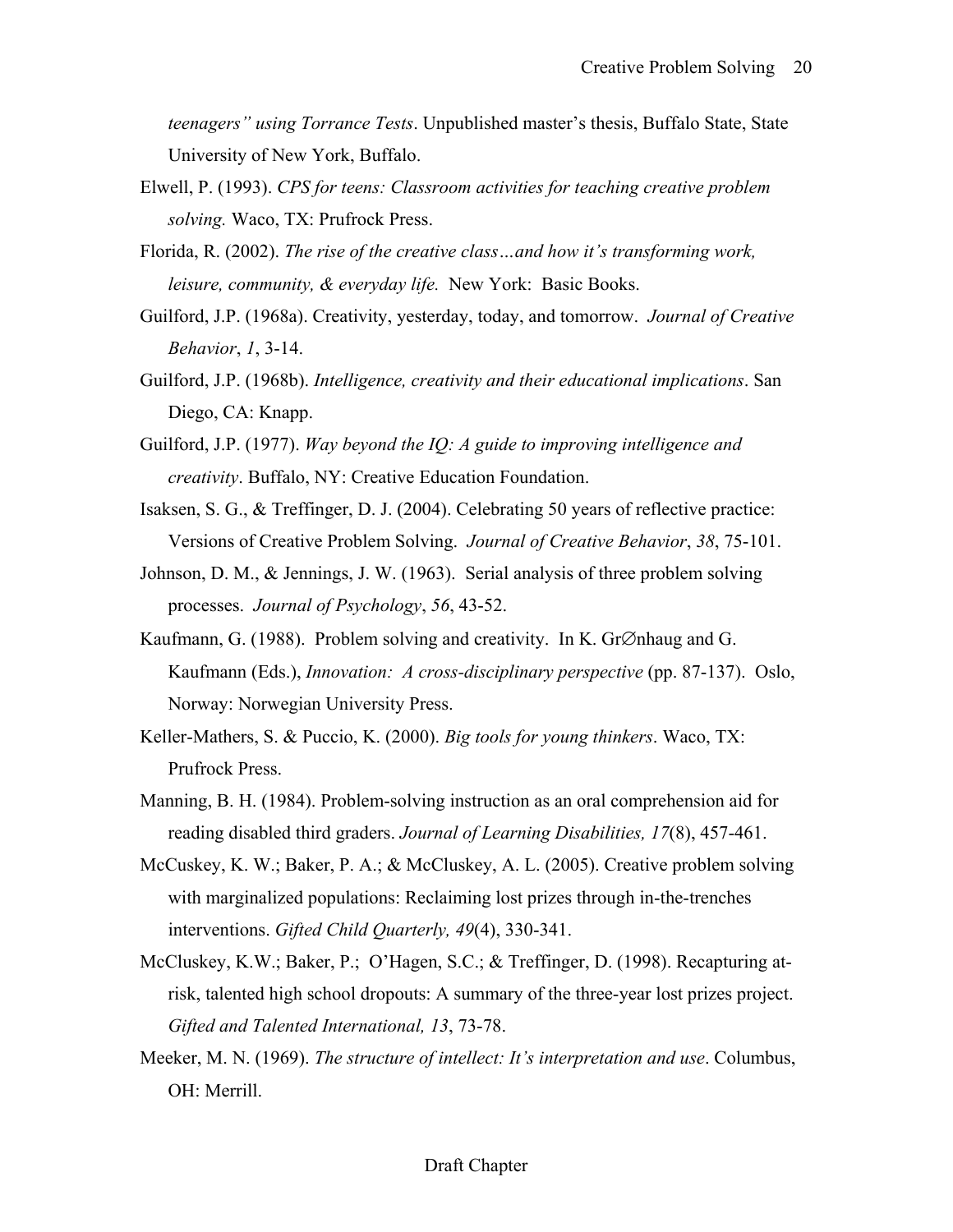- Meeker, M. N. (1973). *The creative learning workbook: A structure of intellect workbook for pre-school children*. El Segundo, CA: SOI Institute.
- Mintzberg, H., Duru, R., & Theoret, A. (1976). The structure of unstructured decision processes. *Administrative Science Quarterly*, *21*, 246-247.
- Montessori, M. (1964). *The Montessori method*. Cambridge, MA: Bentley. (Original work published 1912)
- Mumford, M. D., Zaccaro, S. J., Harding, F. D., Jacobs, T. O., & Fleishman, E. A. (2000). Leadership skills for a changing world: Solving complex problems. *Leadership Quarterly*, *11*, 11-35.
- Noller, R. B.; Parnes, S. J.; Biondi, A. M. (1976). *Creative actionbook* (Rev. Ed. of Creative behavior workbook). New York: Scribner's Sons.
- Northouse, P. G. (2004). *Leadership: Theory and practice* (3rd ed.). Thousand Oaks: SAGE.
- Osborn, A. F. (1953). *Applied imagination: Principles and procedures of creative problem-solving*. New York: Scribner's Sons.
- Osborn, A. F. (1963). *Applied imagination: Principles and procedures of creative problem-solving* (3rd ed.). New York: Scribner's Sons.
- Parnes, S. J. (1967). *Creative behavior guidebook* . New York: Scribner's Sons.
- Parnes, S. J. (1987). The creative studies project. In S. G. Isaksen (Ed.), *Frontiers of creativity research* (pp. 156-188). Buffalo, NY: Bearly Limited.
- Parnes, S. J., & Meadow, A. (1959). Effects of brainstorming instruction on creative problem solving by trained and untrained subjects. *Journal of Educational Psychology, 50,* 171-176.
- Parnes, S. J., & Meadow, A. (1960). Evaluation of persistence of effects produced by a creative problem solving course. *Psychological Reports, 7,* 357-361.
- Parnes, S. J., & Noller, R. B. (1972a). Applied creativity: The creative studies project: Part I – The Development. *The Journal of Creative Behavior, 6*, 11-22.
- Parnes, S. J., & Noller, R. B. (1972b). Applied creativity: The creative studies project: Part II – Results of the two-year program. *The Journal of Creative Behavior, 6*, 164- 186.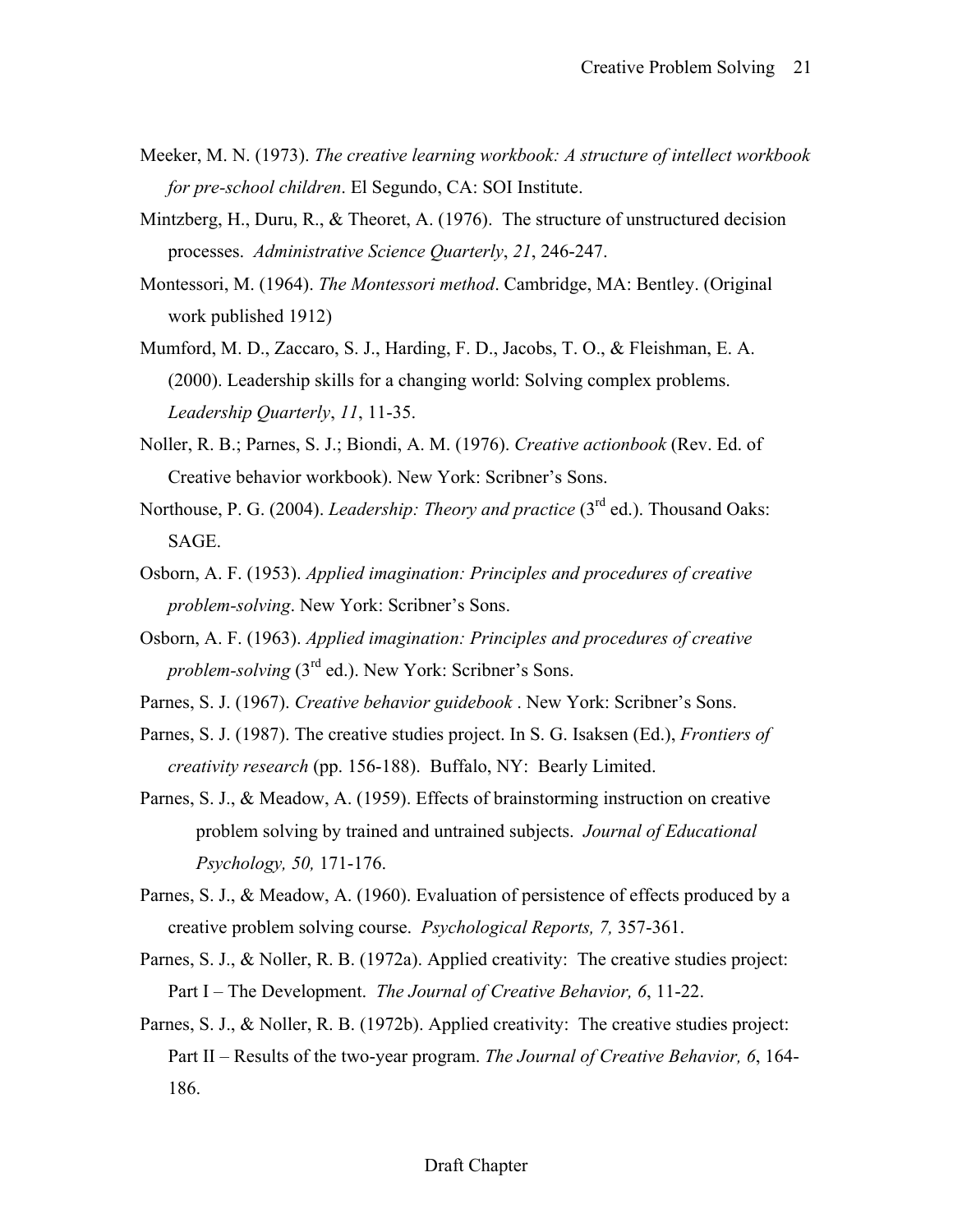- Parnes, S. J., & Noller, R. B. (1973). Applied creativity: The creative studies project: Part IV – Personality findings and conclusions. *The Journal of Creative Behavior, 7*, 15-36.
- Parnes, S. J.; Noller, R. B.; Biondi, A. M. (1977). *Guide to creative action*. New York: Scribner's Sons.
- Presseisen, B. Z. (2001). Thinking skills: Meanings and models revisted. In A. L. Costa (Ed.), *Developing minds: A resource book for teaching thinking (pp. 47-57).*
- Puccio, G. J., & Murdock, M. C. (2001). Creative thinking: An essential life skill. In A. L. Costa (Ed.), *Developing minds: A resource book for teaching thinking (pp. 67-71).* Alexandria, VA: Association for Supervision and Curriculum Development.
- Puccio,G. J., Murdock, M. C., & Mance, M. (2005). Current developments in creative problem solving for organizations: A focus on thinking skills and styles. *The Korean Journal of Thinking & Problem Solving*, *15*, 43-76.
- Puccio, G. J., Murdock, M. C., & Mance, M. (2006). *Creative leadership: Skills that drive change*. Thousand Oaks, CA: Sage.
- Puccio, K. (1994). *An analysis of an observational study of creative problem solving for primary children.* Unpublished master's project, State University of New York College at Buffalo, Buffalo.
- Puccio, K., Keller-Mathers, S. & Treffinger, D. (2000). *Adventures in real problem solving*. Waco, TX: Prufrock Press.
- Schack, G. (1993). Effects of a creative problem-solving curriculum on students of varying ability levels. *Gifted Child Quarterly, 37*(1), 32-38.
- Schlichter, C. (1986). Talents unlimited: Applying the multiple talent approach in mainstream and gifted programs. In J. Renzulli (Ed.), *Systems and models for developing programs for the gifted and talented* (pp. 352-390). Mansfield Center, CT: Creative Learning Press.
- Scott, G. M., Leritz, L. E., & Mumford, M. D. (2004). The effectiveness of creativity training: A meta-analysis. *Creativity Research Journal, 16*, 361-388.
- Simon, H. A. (1965). *The shape of automation*. New York: Harper & Row.
- Simon, H. A. (1977). *The new science of management decisions*. Englewood Cliffs, NJ: Prentice-Hall.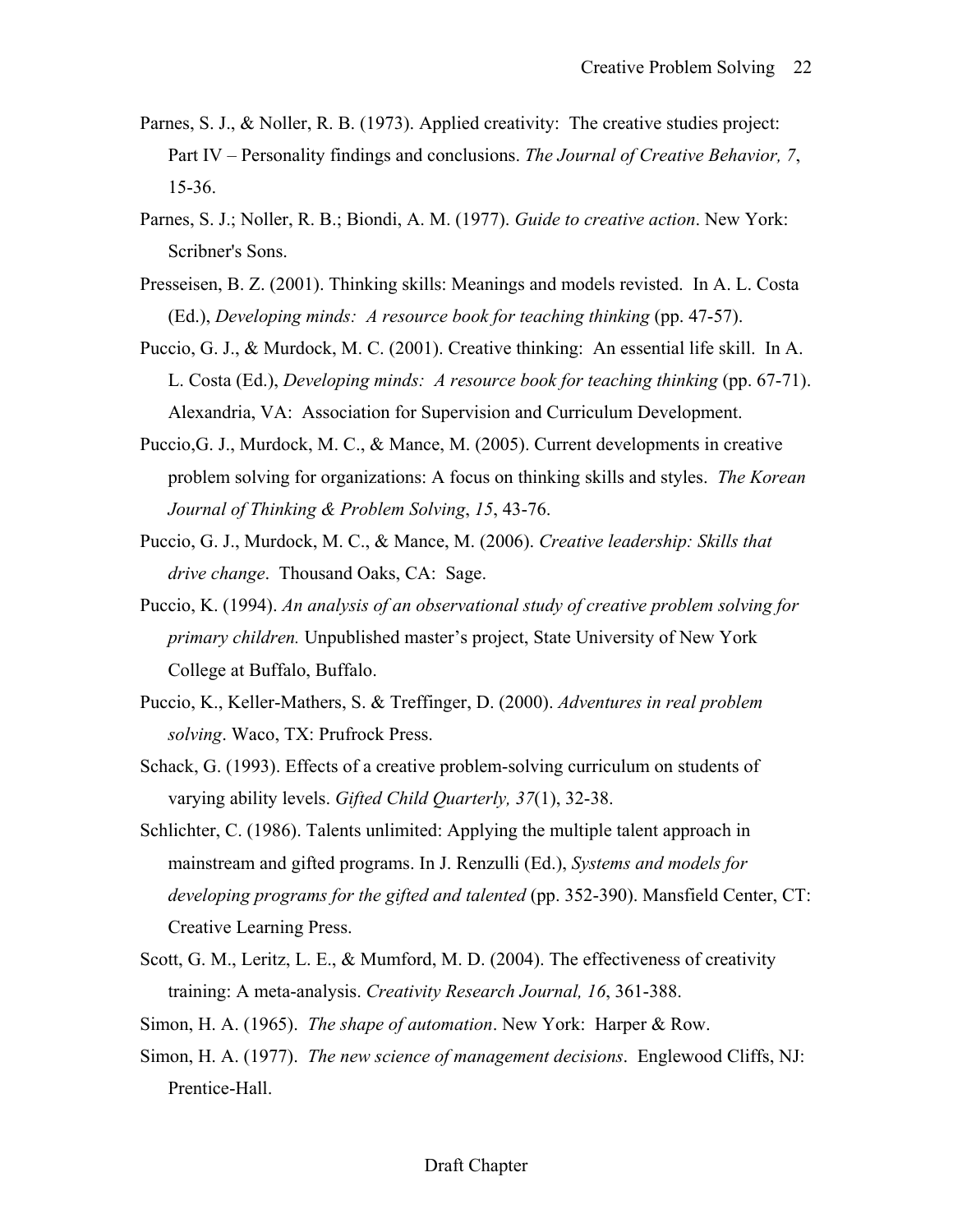- Solomon, B., Powell, K. & Gardner, H. (1999). Multiple intelligences. In M. A. Runco & S. R. Pritzker (Eds.), *Encyclopedia of creativity* (pp.273-283). San Diego: Academic Press.
- Stanish, B. & Eberle, R. F. (1997). *Be a problem solver*. Waco, TX: Prufrock Press.
- Sternberg, R. J., & Lubart, T. I. (1999). The concept of creativity: Prospects and paradigms. In R. J. Sternberg (Ed.), *Handbook of creativity* (pp. 16-31). Cambridge, UK: Cambridge University Press.
- Swartz, R. J. (2001). Thinking about decisions. In A. L. Costa (Ed.), *Developing minds: A resource book for teaching thinking* (3<sup>rd</sup> ed.) (pp. 58-66). Alexandria, VI: Association for Supervision and Curriculum Development.
- Taylor, C. W. (1968). Cultivating new talents: A way to reach the educationally deprived. *Journal of Creative Behavior, 2* (2), pp. 83-90.
- Taylor, C. W. (1986). Cultivating simultaneous student growth in both multiple creative talents and knowledge. In J. Renzulli (Ed.), *Systems and models for developing programs for the gifted and talented* (pp. 306-351). Mansfield Center, CT: Creative Learning Press.
- Torrance, E. P. (1972). Can we teach children to think creatively? *Journal of Creative Behavior, 6(*2), 114-142.
- Torrance, E. P. (1987). Teaching for creativity. In Scott G. Isaksen (Ed.), *Frontiers of creativity research: Beyond the basics* (pp. 189-204). Buffalo, NY: Bearly Limited.
- Torrance, E. P. & Torrance, J. P. (1978). Future problem solving: National interscholastic competition and curriculum project. *Journal of Creative Behavior, 12* (2), pp. 87-89.
- Treffinger, D. J. (2000a). *Assessing cps performance* (3rd ed.). Waco, TX: Prufrock.
- Treffinger, D. J. (2000b). *Creative problem solver's guidebook.* Waco, TX: Prufrock.
- Treffinger, D.J. (2000c). *Practice problems for creative problem solving*. Waco, TX: Prufrock.
- Treffinger, D. J.; Isaksen, S. G.; Firestien, R. L. (1982). *Handbook of creative learning*. Williamsville, NY: Center for Creative Learning.
- Treffinger, D.J. & Nassab, C. (2000a). *Thinking tool guides.* Waco, TX: Prufrock.
- Treffinger, D.J. & Nassab, C. (2000b). *Thinking tool lessons.* Waco, TX: Prufrock.